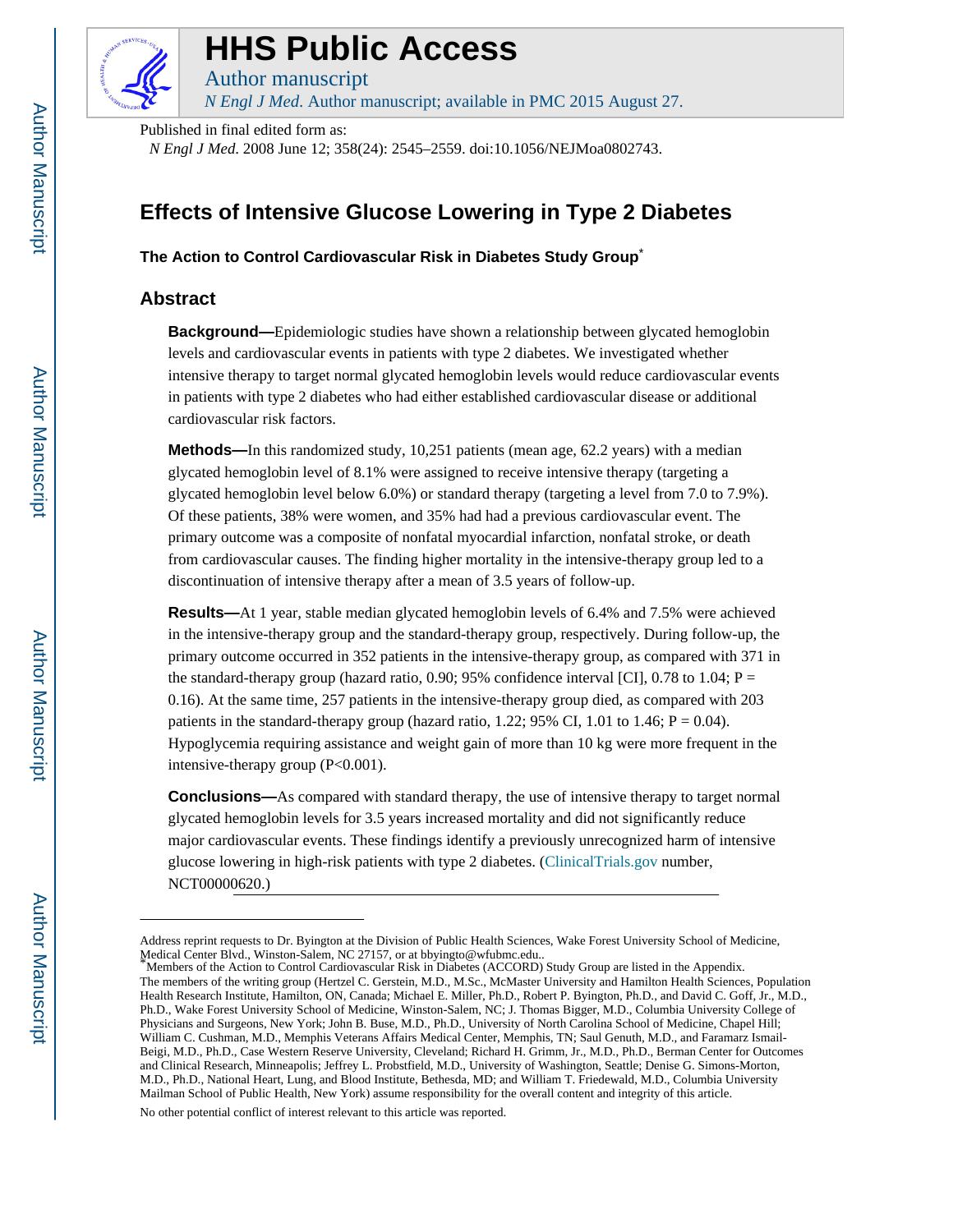TYPE 2 DIABETES MELLITUS IS A METABOLIC disease that is diagnosed on the basis of sustained hyperglycemia. People with type 2 diabetes are at elevated risk for a number of serious health problems, including cardiovascular disease, premature death, blindness, kidney failure, amputations, fractures, frailty, depression, and cognitive decline.<sup>1</sup> In prospective epidemiologic studies, the incidence of many of these outcomes is directly associated with the degree of hyperglycemia, as measured by the plasma glucose or the glycated hemoglobin level, a measure of the mean blood glucose level during the previous 2 to 3 months. Thus, after adjustment for other risk factors, an increase of 1% in the glycated hemoglobin level is associated with an increase of 18% in the risk of cardiovascular events,<sup>2</sup> an increase of 12 to 14% in the risk of death,  $3,4$  and an increase of 37% in the risk of retinopathy or renal failure.<sup>4</sup>

The graded relationship between the glycated hemoglobin level and cardiovascular events and death suggested that a therapeutic strategy lower glycated hemoglobin levels might reduce these outcomes. This hypothesis was supported by findings from some but not all previous clinical trials.<sup>1</sup> However, the hypothesis was not explicitly tested in adequately powered, randomized trials focusing on cardiovascular outcomes. Nevertheless, data from basic science, epidemiologic analysis, and limited trials have been used to support guideline recommendations to target near-normal levels of glycated hemoglobin and glucose in selected patients with type 2 diabetes mellitus,<sup>5-8</sup> despite a paucity of evidence regarding the risks and benefits of doing so with currently available therapies.

The Action to Control Cardiovascular Risk in Diabetes (ACCORD) trial was specifically designed to determine whether a therapeutic strategy targeting normal glycated hemoglobin levels (i.e., below 6.0%) would reduce the rate of cardiovascular events, as compared with a strategy targeting glycated hemoglobin levels from 7.0 to 7.9% in middle-aged and older people with type 2 diabetes mellitus and either established cardiovascular disease or additional cardiovascular risk factors. The finding of higher mortality in the intensivetherapy group led to a decision to terminate the intensive regimen in February 2008, 17 months before the scheduled end of the study. We report the effects of the intensive intervention on mortality and the primary composite outcome of major cardiovascular events in all patients and in prespecified subgroups.

## **METHODS**

#### **ELIGIBILITY AND STUDY DESIGN**

The rationale and design of the trial and a description of the glycemia intervention have been reported previously.9,10 Briefly, the ongoing multi-center clinical study, which is sponsored by the National Heart, Lung, and Blood Institute (NHLBI), is being conducted in 77 clinical centers (aggregated within seven networks) across the United States and Canada. We recruited volunteers who had type 2 diabetes mellitus and a glycated hemoglobin level of 7.5% or more and who either were between the ages of 40 and 79 years and had cardiovascular disease or were between the ages of 55 and 79 years and had anatomical evidence of significant atherosclerosis, albuminuria, left ventricular hypertrophy, or at least two additional risk factors for cardiovascular disease (dyslipidemia, hypertension, current status as a smoker, or obesity). $9$  Key exclusion criteria included frequent or recent serious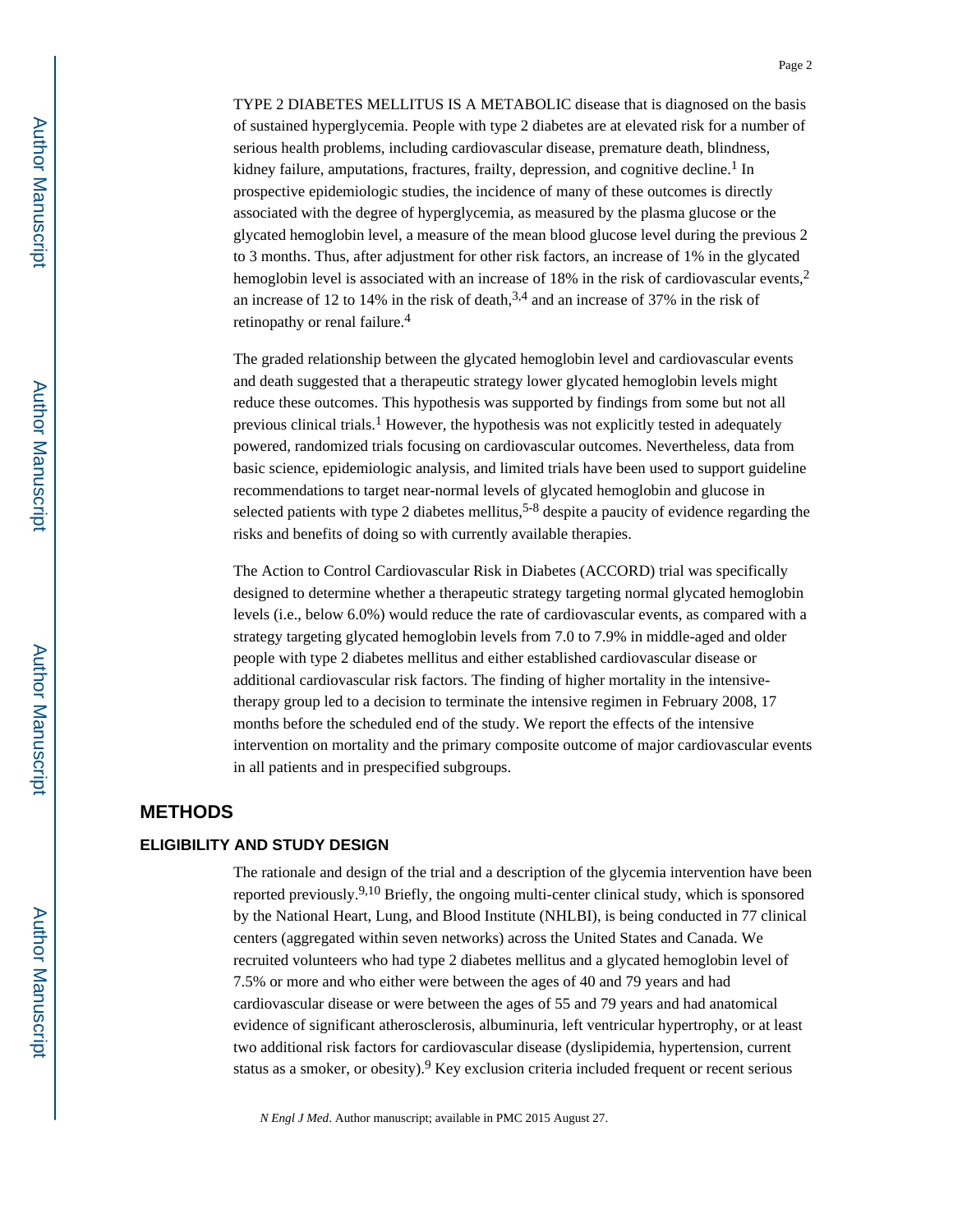All 10,251 patients were randomly assigned to receive comprehensive intensive therapy targeting a glycated hemoglobin level of less than 6.0% or to receive standard therapy targeting a level of 7.0 to 7.9%. With the use of a double two-by-two factorial design, 4733 patients were randomly assigned to lower their blood pressure by receiving either intensive therapy (systolic blood-pressure target, <120 mm Hg) or standard therapy (systolic bloodpressure target, <140 mm Hg). In addition, 5518 patients were randomly assigned to receive either fenofibrate or placebo while maintaining good control of low-density lipoprotein cholesterol with simvastatin.<sup>11</sup> These blood-pressure and lipid trials are continuing, and results regarding them remain masked. The study protocol was approved by the institutional review board or ethics committee at each center, as well as by a review panel at the NHLBI. All patients provided written informed consent.

Patients received instructional materials and behavioral counseling regarding diabetes care and were provided with glucose-lowering medications (from a study-supervised formulary) and glucose-monitoring supplies. Any marketed anti-hyperglycemic therapy that was not provided by the formulary could also be prescribed to any patient but was not provided by study investigators. Therapeutic regimens were individualized at the discretion of the investigators and patients on the basis of study-group assignment and the response to therapy. Adverse effects of therapy were carefully audited both locally and centrally to ensure the safety of the patients.<sup>12</sup>

Patients in the intensive-therapy group attended monthly visits for the first 4 months and then every 2 months thereafter, with at least one interim phone call, with the aim of rapidly and safely reducing glycated hemoglobin levels to below 6.0%. Additional visits were scheduled as needed to achieve glycemic goals, as described previously.9,10 Patients in the standard-therapy group had glycemic-management visits every 4 months.

#### **PRIMARY AND SECONDARY OUTCOMES**

The prespecified primary outcome was the first occurrence of nonfatal myocardial infarction or nonfatal stroke or death from cardiovascular causes. The latter included death from myocardial infarction, heart failure, arrhythmia, invasive cardiovascular interventions, cardiovascular causes after noncardiovascular surgery, stroke, unexpected death presumed to be from ischemic cardiovascular disease occurring within 24 hours after the onset of symptoms, and death from other vascular diseases.<sup>9</sup> Death from any cause was one of several prespecified secondary outcomes. Study investigators also measured the effect of the intervention on microvascular disease, hypoglycemia, cognition, and quality of life, although these outcomes are not reported here. Key outcomes were adjudicated by a central committee whose members were unaware of study-group assignments on the basis of predefined criteria.<sup>13</sup> A central laboratory that was unaware of study-group assignments analyzed blood for glycated hemoglobin levels. Study investigators outside the coordinating center and NHLBI project office were unaware of the accumulating rates of study outcomes.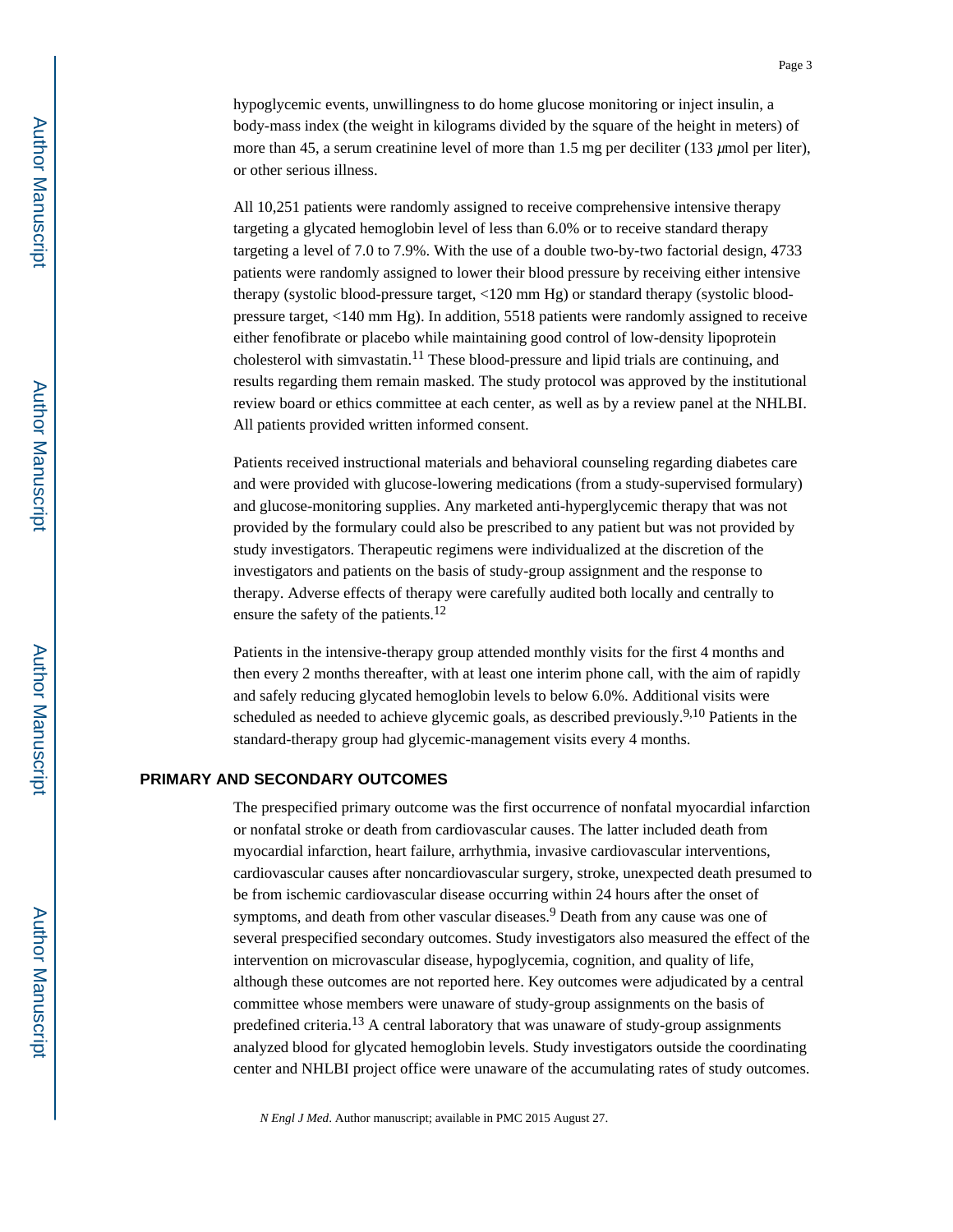#### **SAFETY AND EFFICACY ANALYSES**

An independent, 10-member data and safety monitoring committee that was appointed by the NHLBI reviewed the interim results approximately every 6 months. The committee's role was to monitor the primary outcome and deaths from any cause, ensure the safety of patients, make recommendations to continue or alter the study design, and advise the NHLBI if there was clear evidence of benefit or harm. After reviewing mortality trends for several months (and as part of a preplanned safety analysis), on January 8, 2008, the committee concluded that the harm associated with the increased rate of death from any cause in the intensive-therapy group, as compared with that in the standard-therapy group, out-weighed any potential benefits and recommended that the intensive regimen be discontinued for safety reasons. This recommendation was accepted by the NHLBI. Patients were informed of this decision on February 5, 2008, and were subsequently switched to standard glycemic therapy. The public was informed of the decision in a press release on February 6, 2008. This report is based on data that were submitted to the coordinating center through December 10, 2007, and that were used by the data and safety monitoring committee to make its recommendation. Some of the adjudications of the causes of death were completed after that date.

#### **STATISTICAL ANALYSIS**

The study was designed to have a power of 89% to detect a 15% reduction in the rate of the primary outcome for patients in the intensive-therapy group, as compared with the standardtherapy group, assuming a two-sided alpha level of 0.05, a primary-outcome rate of 2.9% per year in the standard-therapy group, and a planned average follow-up of approximately 5.6 years. The original number of patients and power determinations for each study group were made under the assumption that the blood-pressure and lipid interventions would produce the effect sizes for which they were designed.<sup>9</sup>

All statistical analyses were conducted at the coordinating center with the use of S-Plus software, version 8.0 (Insightful) or SAS software, version 9.1 (SAS Institute). Baseline characteristics were compared in the two study groups with the use of chi-square tests and two-sample t-tests. At each assessment visit, glycated hemoglobin levels were summarized with the use of medians and interquartile ranges. Exposure to glucose-lowering drugs was summarized according to study group as the number of patients who received a prescription for a medication and the total person-years of prescriptions. The incidence of key safety outcomes — including severe hypoglycemia, heart failure, motor vehicle accidents in which the patient was the driver, fluid retention, elevated aminotransferase levels, and weight gain — were compared with the use of Fisher's exact test.

Analyses of primary and secondary outcomes were performed with the use of time-to-event methods according to the intention-to-treat principle, and occurrences of these outcomes in the two study groups were compared with the use of hazard ratios and 95% confidence intervals. Two-sided P values were obtained from likelihood-ratio tests from Cox proportional-hazards regression analyses. Our inspection of plots of survival estimates versus follow-up time indicated that the assumption of proportional hazards for the glycemia intervention appeared to be valid. The Cox models contained a term representing study-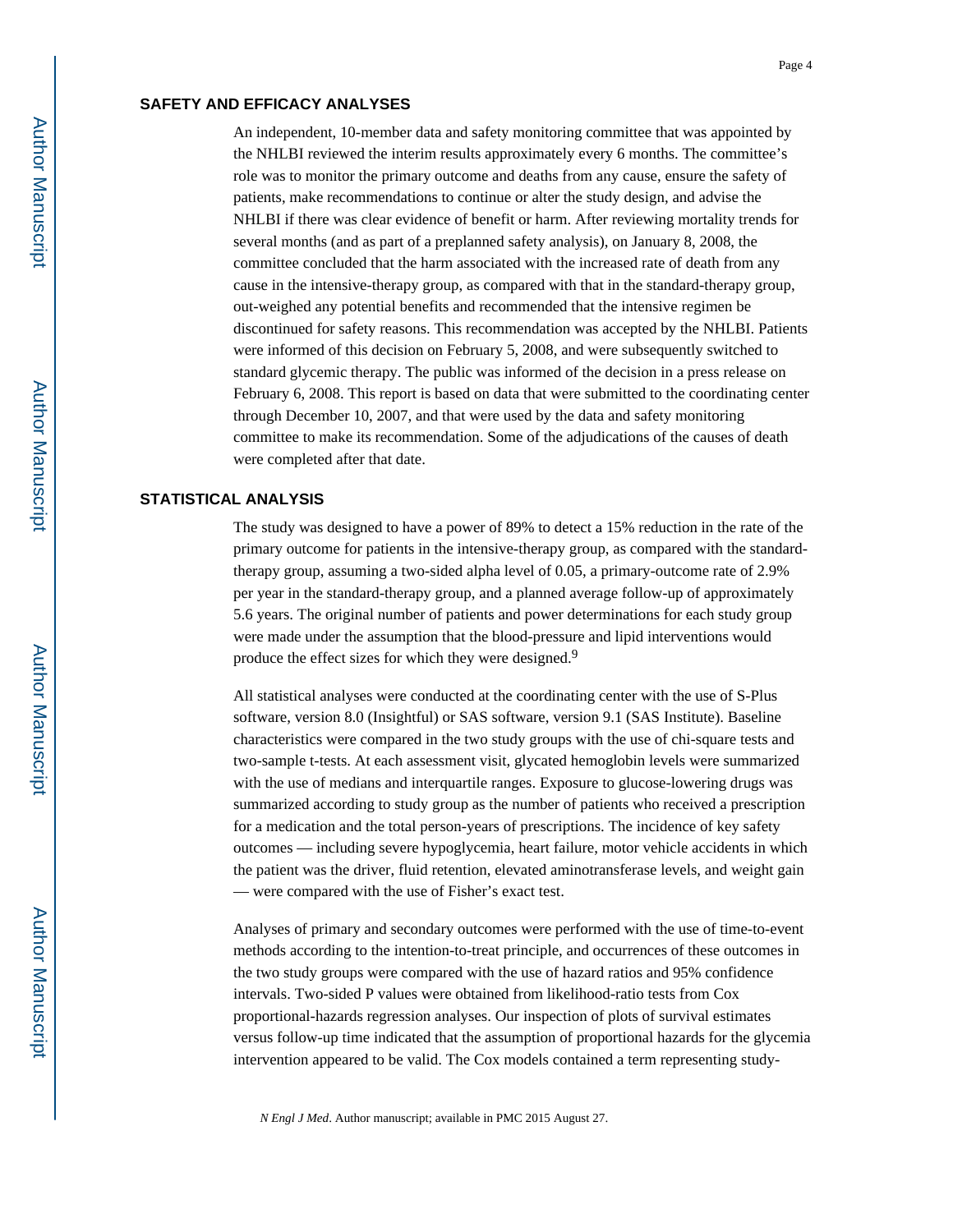Author ManuscriptAuthor Manuscript

group assignments plus terms accounting for the following prespecified stratifying variables: assignment to either the blood-pressure trial or the lipid trial, assignment to the intensive blood-pressure intervention in the blood-pressure trial, assignment to receive fibrate in the lipid trial, the seven clinical-center networks, and the presence or absence of a previous cardiovascular event. An analysis of how sensitive the results were to inclusion of these variables as stratifying factors rather than as covariates in the Cox model was also performed. Event rates are expressed as the percentage of events per follow-up year, taking into account censoring of follow-up data. Kaplan–Meier estimates were used to obtain the proportion of patients who had an event during follow-up.

We assessed the consistency of the effect of study-group assignment on total mortality and the primary outcome among prespecified subgroups using statistical tests of interaction between the treatment effect and the subgroup within the Cox model. We report all nominal P values, un-adjusted for the multiplicity associated with the various tests performed for this study or monitoring of the primary and mortality end points by the data and safety monitoring committee. Since we conducted 15 statistical tests of hypotheses related to secondary end points and subgroups, there was a 54% chance (i.e.,  $1 - [1 - 0.05]^{15}$ ) that at least one of these tests would be statistically significant at an alpha level of 0.05, assuming independence between tests.

Post hoc exploratory analyses to identify factors associated with higher mortality in the intensive-therapy group examined baseline characteristics, hypoglycemic events, risk factors for hypoglycemic events, single medications prescribed, combinations of medications prescribed, cointerventions, changes in weight, achieved blood pressure, achieved glycated hemoglobin levels, and occurrence of a cardiovascular event during follow-up. Detailed analyses of these and other potential causal factors or mechanisms will be reported separately.

## **RESULTS**

#### **PATIENTS**

A total of 10,251 men and women with a mean  $(\pm SD)$  age of 62.2 $\pm$ 6.8 years and a median glycated hemoglobin level of 8.1% (interquartile range, 7.6 to 8.9) were randomly assigned to either the intensive-therapy group or the standard-therapy group (see the figure in the Supplementary Appendix, available with the full text of this article at [www.nejm.org\)](http://www.nejm.org). Approximately 38% of the entire cohort of patients were women. Recruitment occurred in two phases: 1174 patients were recruited during a 20-week period from January to June 2001, and 9077 patients were recruited from February 2003 to October 2005.14 Key baseline characteristics were similar in the two study groups (Table 1). The mean duration of followup at the time the data and safety monitoring committee recommended the discontinuation of the intensive regimen was 3.5 years (median, 3.4).

The two therapeutic strategies rapidly achieved different glycated hemoglobin levels (Fig. 1). Within 4 months after randomization, the median glycated hemoglobin level had fallen from 8.1% at baseline to 6.7% (interquartile range, 6.2 to 7.2) in the intensive-therapy group and to 7.5% (interquartile range, 7.0 to 8.2) in the standard-therapy group. Stable median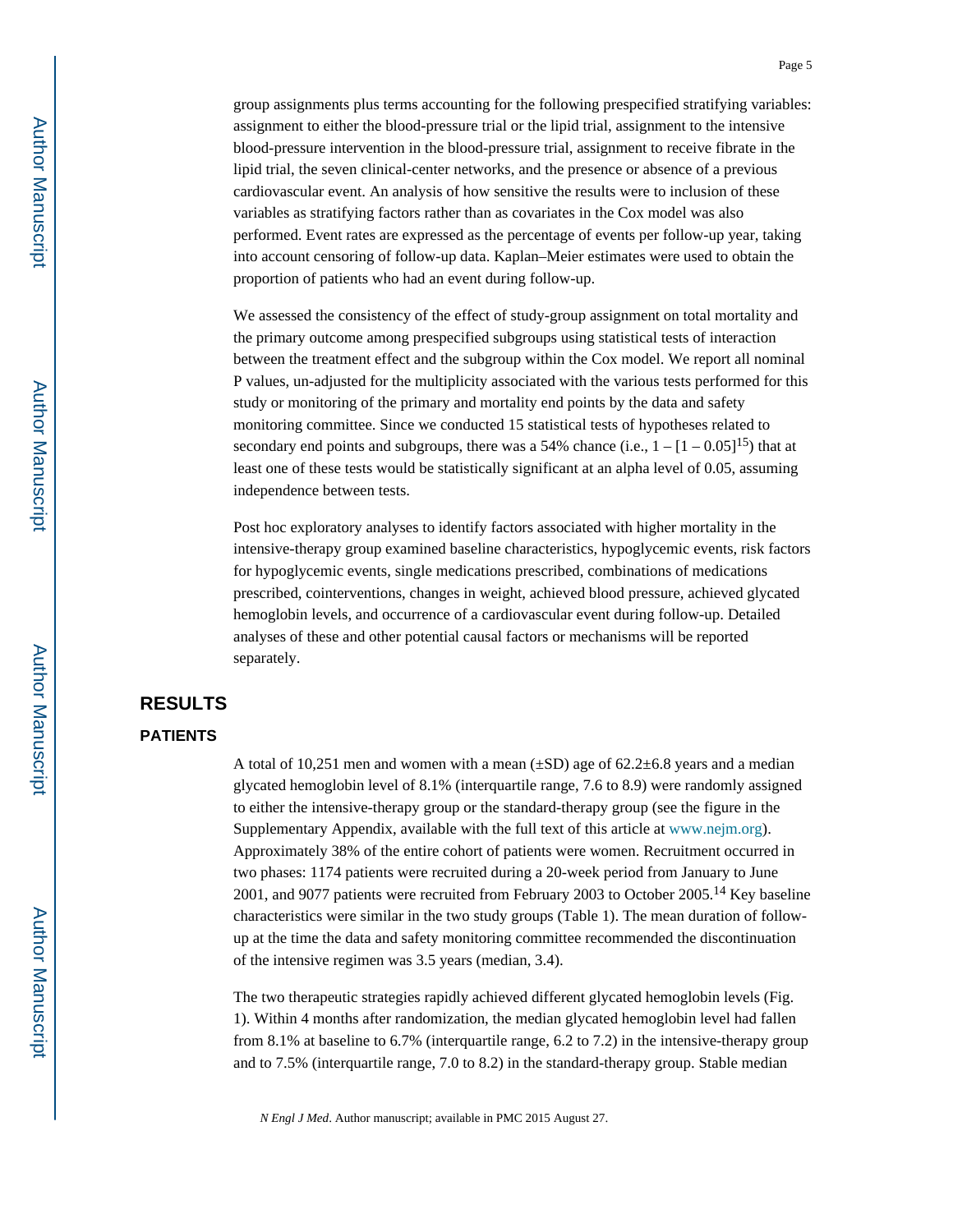levels of 6.4% (interquartile range, 6.1 to 7.0) and 7.5% (interquartile range, 7.0 to 8.1), respectively, were achieved in the two groups at 1 year and were maintained throughout the follow-up period.

The lower glycated hemoglobin levels in the intensive-therapy group were associated with a greater exposure to drugs from every class (Table 2). There were also more frequent changes in the dose or the number of drugs used. The glucose-lowering regimen was modified by adding or removing a drug or by increasing or decreasing the dose of an oral agent or insulin (by ≥10% of the previous dose) a mean number of 4.4 times per year in the intensivetherapy group and 2.0 times per year in the standard-therapy group.

As compared with the standard-therapy group, the intensive-therapy group had significantly higher rates of hypoglycemia, weight gain, and fluid retention (Table 3). The annualized rate of hypoglycemic episodes requiring medical assistance was 3.1% in the intensive-therapy group and 1.0% in the standard-therapy group, and the mean weight gain at 3 years was 3.5 kg and 0.4 kg in the two groups, respectively. One death in each group was classified as probably related to hypoglycemia, according to the adjudicated analysis of causes of death. Patients in the two groups had similar exposure to cardiovascular protective interventions and had similar changes in non-glycemic characteristics associated with cardiovascular events (Table 3). Significantly fewer patients in the intensive-therapy group received an angiotensin-converting–enzyme inhibitor than in the standard-therapy group (69.7% vs. 71.9%,  $P = 0.02$ ). However, blood-pressure levels were slightly lower in the intensivetherapy group.

During the intervention period, the primary composite outcome of nonfatal myocardial infarction, nonfatal stroke, or death from cardiovascular causes occurred in 723 patients, and there were 460 deaths from any cause. In the data reviewed by the data and safety monitoring committee, vital status was ascertained in 97.8% of patients within the previous 12 months; 50 patients (0.5%, including 26 patients in the intensive-therapy group and 24 in the standard-therapy group) were lost to follow-up, and 162 patients (1.6%, including 84 in the intensive-therapy group and 78 in the standard-therapy group) withdrew consent. The mean follow-up time for patients who either withdrew consent or were lost to follow-up was 1.2 years in the intensive-therapy group and 1.0 year in the standard-therapy group ( $P =$ 0.22). There were fewer occurrences of the composite primary outcome in the intensivetherapy group, with rates of the primary outcome beginning to separate in the two study groups after 3 years (Table 4 and Fig. 2A). This trend was not significant, with rates of 6.9% in the intensive-therapy group and 7.2% in the standard-therapy group (hazard ratio, 0.90; 95% confidence interval [CI], 0.78 to 1.04;  $P = 0.16$ ). In the intensive-therapy group, the rate of nonfatal myocardial infarction was lower than in the standard-therapy group (3.6% vs. 4.6%; hazard ratio, 0.76; 95% CI, 0.62 to 0.92;  $P = 0.004$ ), and the rate of death from cardiovascular causes was higher (2.6% vs. 1.8%; hazard ratio, 1.35; 95% CI, 1.04 to 1.76; P  $= 0.02$ ); there was no significant difference in the rate of nonfatal stroke (1.3% vs. 1.2%; hazard ratio, 1.06; 95% CI, 0.75 to 1.50;  $P = 0.74$ ).

The rate of death from any cause was higher in the intensive-therapy group than in the standard-therapy group (5.0% vs. 4.0%; hazard ratio, 1.22; 95% CI, 1.01 to 1.46;  $P = 0.04$ ).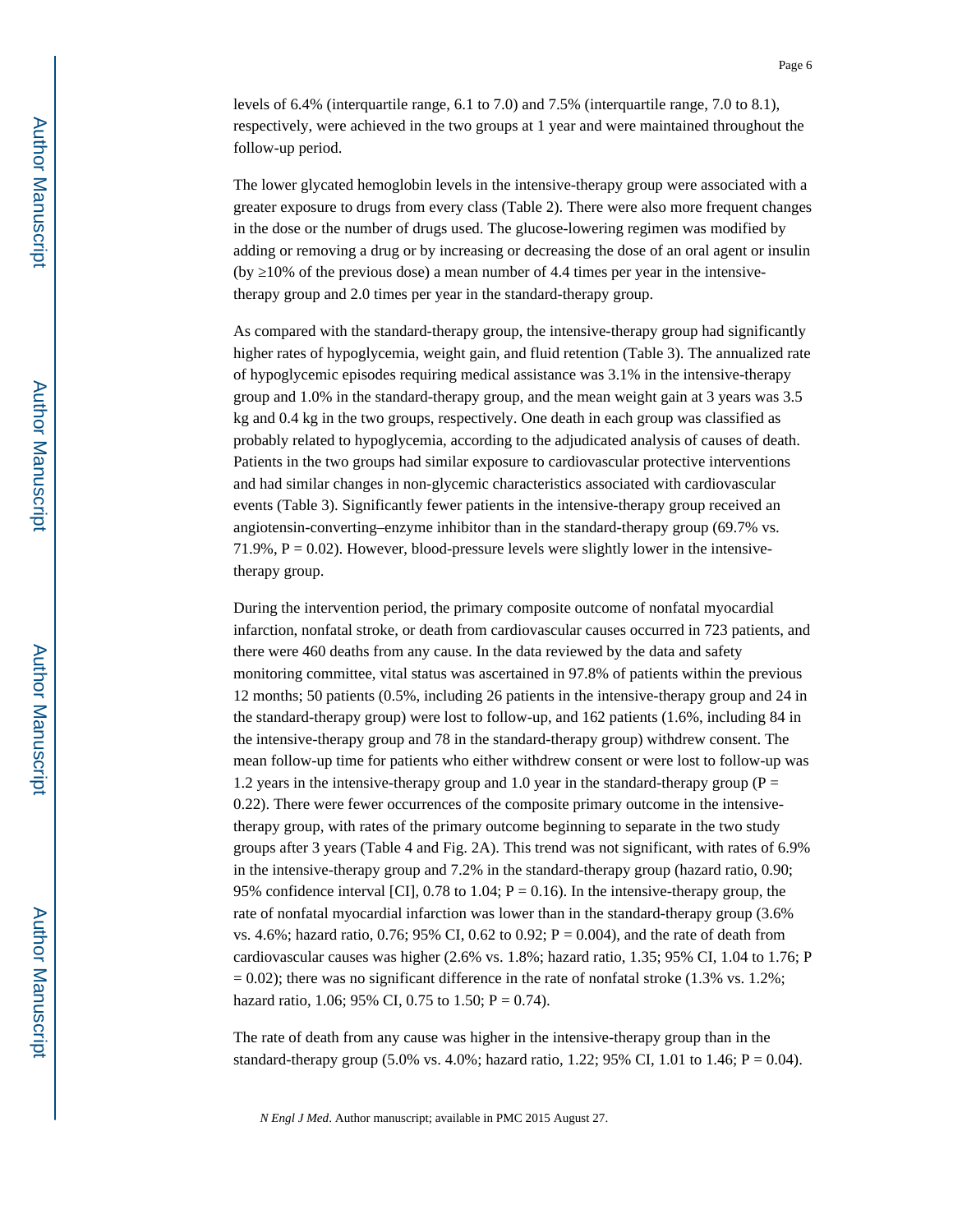In sensitivity analyses of the Cox model for death from any cause that included variables as stratifying factors rather than as covariates, the estimated hazard ratio for mortality in the intensive-therapy group, as compared with that in the standard-therapy group, was stable to the second decimal place. Rates of death in the two study groups began to separate after 1 year, and the differences persisted throughout the follow-up period (Fig. 2B). The effect on mortality was consistent within the subgroups with no evidence of heterogeneity (Fig. 3) and persisted in models adjusting for differences in the receipt of medications for blood pressure and lipids.

For the primary outcome, there was some evidence of heterogeneity among prespecified subgroups, which suggested that patients in the intensive-therapy group who had not had a cardiovascular event before randomization (P for interaction  $= 0.04$ ) or whose baseline glycated hemoglobin level was 8.0% or less (P for interaction  $= 0.03$ ) may have had fewer fatal or nonfatal cardiovascular events than did patients in the standard-therapy group (Fig. 3). Preliminary nonprespecified exploratory analyses of episodes of severe hypoglycemia after randomization and differences in the use of drugs (including rosiglita-zone), weight change, and other factors did not identify an explanation for the mortality finding.

## **DISCUSSION**

We conducted this study because previous clinical trials had not established the effects of intensive glucose lowering on cardiovascular events or mortality in patients with type 2 diabetes mellitus. For example, in the United Kingdom Prospective Diabetes Study,15 an intensive glucose-lowering regimen significantly reduced a composite outcome of seven diabetes-related events, as compared with conventional therapy. However, the effects on cardiovascular events and mortality were not significant. Conversely, in the Veterans Affairs Diabetes Feasibility Trial,<sup>16</sup> intensive glucose lowering was associated with a nonsignificant increase in cardiovascular events and no difference in mortality, and in the University Group Diabetes Program,  $17,18$  the group that received a sulfonylurea (tolbutamide) had higher mortality.

Our findings indicate that a comprehensive, customized, therapeutic strategy targeting glycated hemoglobin levels below 6.0% increased the rate of death from any cause after a mean of 3.5 years, as compared with a strategy targeting levels of 7.0 to 7.9% in patients with a median glycated hemoglobin level of 8.1% and either previous cardiovascular events or multiple cardiovascular risk factors. Patients in both groups had lower mortality than reported in epidemiologic studies of similar patients.19,20 However, as compared with the standard-therapy group, the intensive-therapy group had a relative increase in mortality of 22% and an absolute increase of 1.0% during this follow-up period, with similar differences in death from cardiovascular causes. This increase in mortality is equivalent to one extra death for every 95 patients who were treated for 3.5 years.

This study was not designed to test the components of the intervention strategy. Analyses that we have performed to date have not identified and clear explanation for this higher mortality. In the intensive-therapy group, a median glycated hemoglobin level of 6.4% was rapidly achieved and maintained by a combination of behavioral and pharmacologic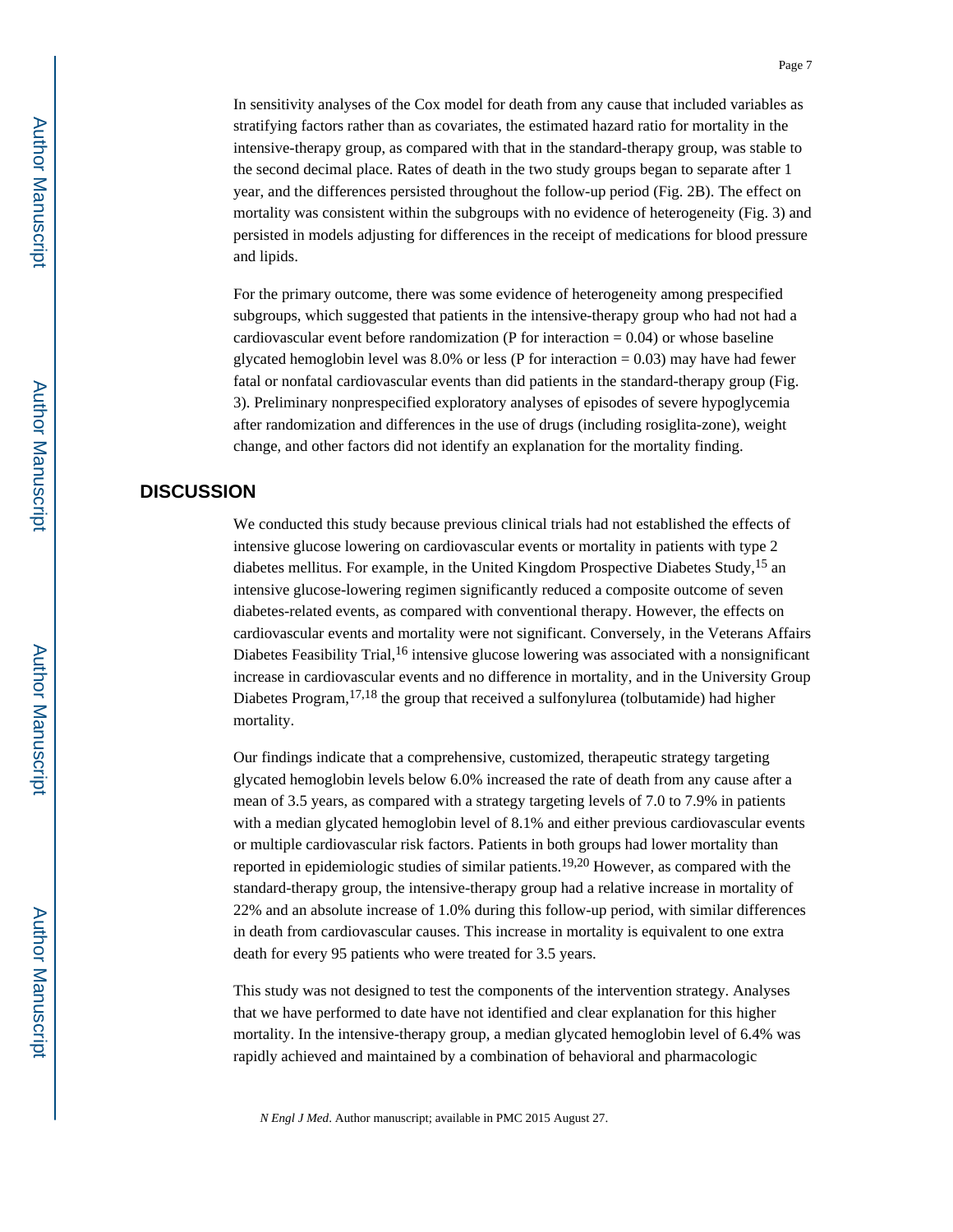approaches. The standard-therapy group had fewer study visits and used fewer drugs and drug combinations. Thus, the higher rate of death in the intensive-therapy group may be related to factors associated with the various strategies. These factors include but are not limited to differences in the achieved glycated hemoglobin level of 6.4% in the intensivetherapy group, as compared with 7.5% in the standard-therapy group; in the magnitude of the reduction in glycated hemoglobin levels in the two study groups; in the speed of the reduction in glycated hemoglobin levels, with reductions of approximately 1.4% in the intensive-therapy group and 0.6% in the standard-therapy group within the first 4 months after randomization; in changes in drug regimens and in the rate of hypoglycemia; in adverse effects due to an undetected interaction of the various drug classes used at high doses; or in some combination of these or many other possibilities, perhaps in combination with the clinical characteristics of the patients in the study.

Differences in mortality emerged 1 year to 2 years after randomization. It is notable that after about 3 years, a nonsignificant decrease in the rate of the primary outcome emerged in the intensive-therapy group (Fig. 2A), due to significantly fewer nonfatal myocardial infarctions, despite more deaths from cardiovascular causes and a similar number of strokes (Table 4). These patterns with respect to mortality and the primary outcome suggest that if there is any benefit associated with intensive glucose lowering, it may take several years to emerge, during which time there is an increased risk of death. This intriguing possibility can be answered only by further research.

The strengths of our study include the random assignment of patients to study groups and follow-up of a large number of high-risk patients according to a common protocol, a high rate of follow-up, achievement and maintenance of an absolute difference in glycated hemoglobin levels of 1.1% for 3.5 years, implementation within clinics that routinely treat patients in the community, adjudication of outcomes by a committee unaware of studygroup assignment, a factorial design in which blood-pressure and lipid interventions continue to be tested, and safety auditing by an independent committee. However, our study did not address the risks and benefits of various approaches to lowering glycated hemoglobin levels (including what rate of glucose lowering is optimal), the prevention of increased glycated hemoglobin levels in patients with type 2 diabetes mellitus who have glycated hemoglobin levels below 7.5%, the prevention of diabetes altogether, and the lowering of glycated hemoglobin levels in people who do not have cardio-vascular disease or additional cardiovascular risk factors. Indeed, the suggestion of a greater benefit in the primary outcome for patients with a lower glycated hemoglobin level or those without cardiovascular disease raises the possibility that certain subgroups of patients may benefit from intensive glucose lowering. However, our study was not designed to test these possibilities. Finally, glucose-lowering strategies were adjusted for each patient in an open fashion on the basis of their study-group assignment, their subsequent glycemic response to a drug or drug combination, and the development of clinical symptoms, such as hypoglycemia. This linkage of the study-group assignment to post-randomization exposures means that analyses to discern which aspects of the therapeutic strategy contributed to the observed outcomes were unlikely to clearly identify or exclude a cause. Thus, nonprespecified analyses of possible causes of the higher mortality in the intensive-therapy group can be only exploratory and require prospective testing.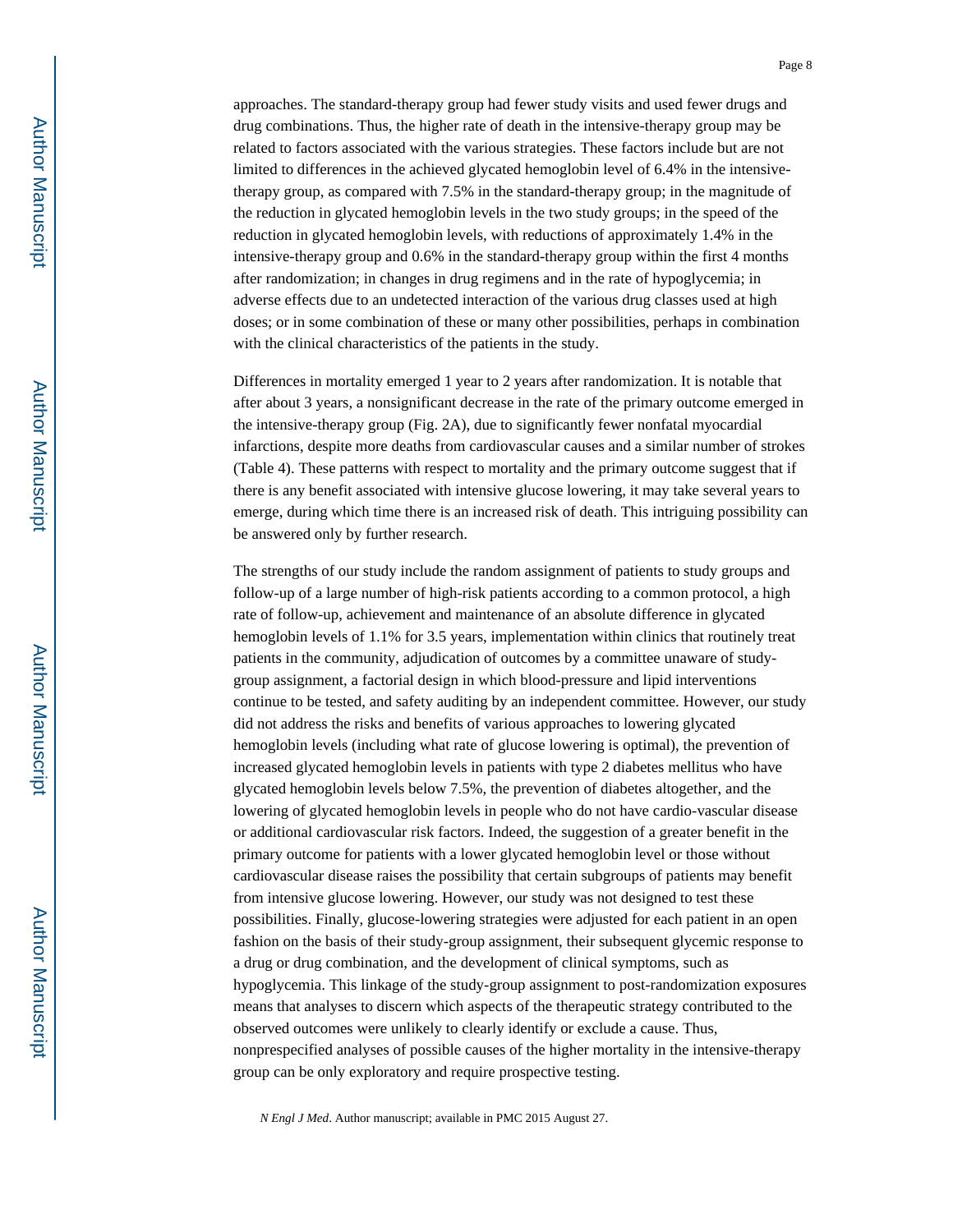Follow-up of the patients after they were switched from intensive therapy to standard therapy may provide crucial information regarding the long-term rates of death and cardiovascular events after a 3.5-year period of intensive therapy. Other trials investigating the long-term outcome of intensive glucose lowering<sup>21-25</sup> will report the effect of a variety of therapeutic approaches on mortality and cardiovascular events in patients with type 2 diabetes mellitus and a range of clinical characteristics. Regardless of the results of these other trials, our study has identified a previously unrecognized harm of intensive glucose lowering in high-risk patients with type 2 diabetes mellitus and high glycated hemoglobin levels. This harm may be due either to the approach used for rapidly lowering glycated hemoglobin levels or to the levels that were achieved. Our findings highlight the importance of conducting trials with sufficient statistical power to assess commonly used approaches on clinically relevant outcomes.

#### **Supplementary Material**

Refer to Web version on PubMed Central for supplementary material.

#### **Acknowledgments**

Supported by grants (N01-HC-95178, N01-HC-95179, N01-HC-95180, N01-HC-95181, N01-HC-95182, N01- HC-95183, N01-HC-95184, IAA-Y1-HC-9035, and IAA-Y1-HC-1010) from the National Heart, Lung, and Blood Institute; by other components of the National Institutes of Health, including the National Institute of Diabetes and Digestive and Kidney Diseases, the National Institute on Aging, and the National Eye Institute; by the Centers for Disease Control and Prevention; and by General Clinical Research Centers. The following companies provided study medications, equipment, or supplies: Abbott Laboratories, Amylin Pharmaceutical, AstraZeneca, Bayer HealthCare, Closer Healthcare, GlaxoSmithKline, King Pharmaceuticals, Merck, Novartis, Novo Nordisk, Omron Healthcare, Sanofi-Aventis, and Schering-Plough.

Dr. Gerstein reports receiving consulting fees from Sanofi-Aventis, GlaxoSmithKline, Merck, Abbott, Novo Nordisk, Novartis, and Lilly, lecture fees from Sanofi-Aventis, GlaxoSmithKline, Merck, and Lilly, and grant support from Sanofi-Aventis, GlaxoSmithKline, King, and Merck and holding a patent that is completely assigned to Sanofi-Aventis, for which he receives no royalties or benefit; Dr. Goff, receiving grant support from Merck; Dr. Bigger, receiving grant support from McMaster University; Dr. Buse, having an equity interest in Insulet, MicroIslet, and dLife and receiving grant support from Bristol-Myers Squibb, Novartis, Pfizer, Novo Nordisk, Amylin, Eli Lilly, and Medtronic; Dr. Cushman, receiving consulting fees from Novartis, King, Takeda, and Sanofi-Aventis, lecture fees from Novartis, and grant support from Novartis, Hamilton Health, and Abbott; Dr. Genuth, receiving consulting fees from Merck, Mannkind, Sanofi-Aventis, and Novartis and lecture fees from Lilly and having an equity interest in Bristol-Myers Squibb; Dr. Grimm, receiving lecture fees from Merck, Pfizer, and Novartis; and Dr. Probstfield, receiving consulting fees from King and grant support from King and Sanofi-Aventis.

#### **APPENDIX**

Members of the ACCORD data and safety monitoring committee were A.M. Gotto (chair), K. Bailey, D. Gohdes, S. Haffner, R. Hiss, K. Jamerson, K. Lee, D. Nathan, J. Sowers, L. Walters. Members of the ACCORD study group were as follows: **Steering Committee:**  W.T. Friedewald (chair), J.B. Buse (vice chair), J.T. Bigger, R.P. Byington, W.C. Cushman, H.C. Gerstein, H.N. Ginsberg, D.C. Goff, Jr., R. H. Grimm, Jr., F. Ismail-Beigi, J.L. Probstfield, D.G. Simons-Morton. Asterisks denote persons who are no longer affiliated with the study unit, and daggers persons who are deceased. **Clinical Center Networks and Clinical Sites** — **Canada:** Population Health Research Institute, Hamilton General Hospital, Canadian Diabetes Outcome Researchers, Hamilton, ON: H.C. Gerstein, S. Yusuf, Z. Punthakee, R. Russo, S. Anand, B. Cracknell, T. Cukierman-Yaffe, A. Gafni, G. Guyatt,\*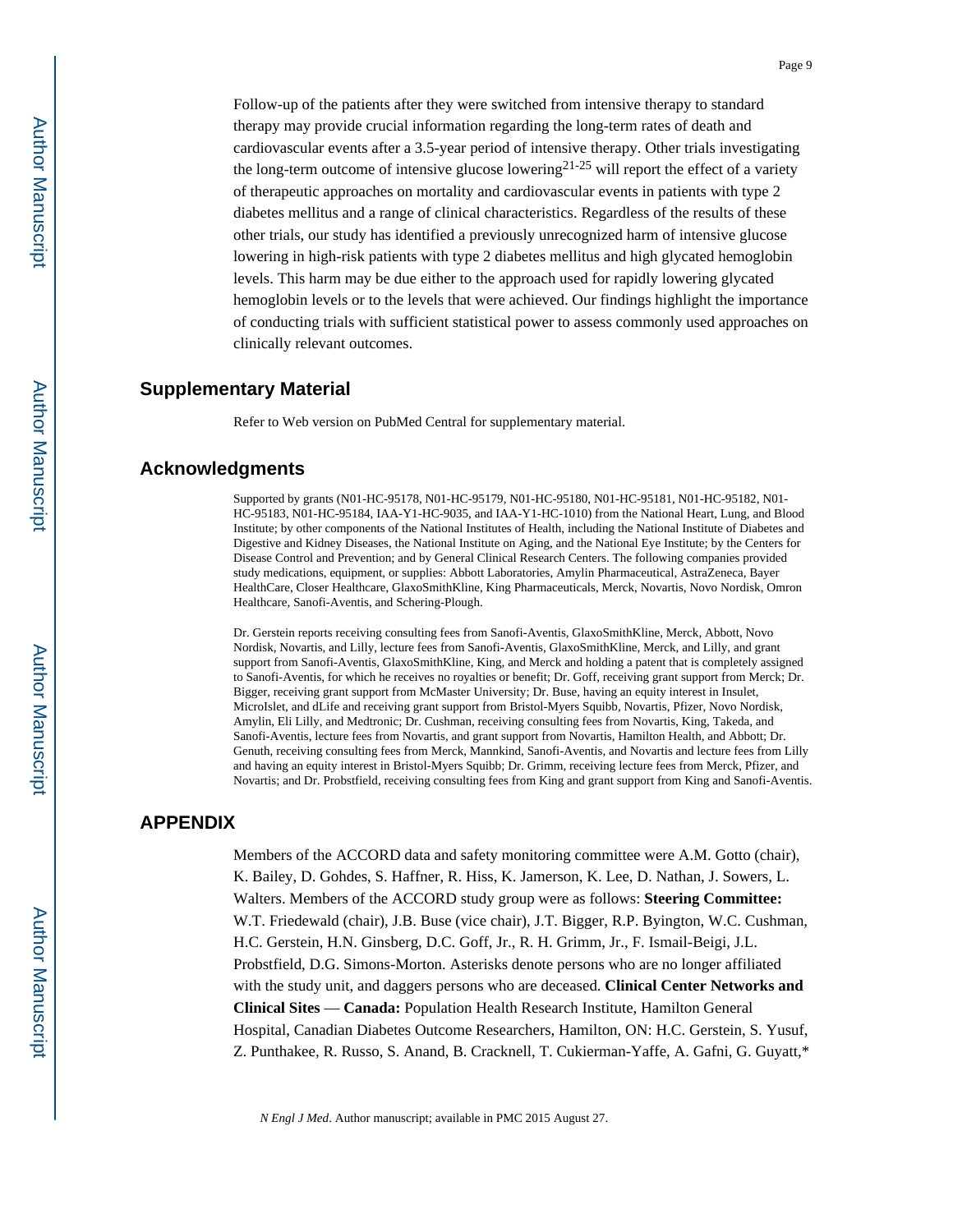S. Hall, J. Kaszyca, E. Lonn,\* D. McLeod, K. Read,\* V. Reiding, N. Shehadeh,\* B. Tadeson,\* K. Thompson,\* M. Vallis, V. Vasudeva, I. Wilderman.\* **Canadian Clinical Sites:** *McMaster Medical Centre, Hamilton, ON:* Z. Punthakee, A. Smith, I. Stanton, S. Capes,\* S. Danby, W. Harper, P. Harvey, D. Hunt, P. Manjoo,\* A. Moroso, R. Otto, A. Prebtani, T. Valla. *Six Nations Health Services, Ohsweken, ON:* Z. Punthakee, A. Davis, S. Capes,\* K.L. Hill, V. McCarthy. Diabetes, Hypertension and Cholesterol Centre, University of Calgary, Calgary, AB: A.L. Edwards, D.J. Mitchell, M.A. Clearwaters, C. Dielissen, M. Gillam, B. Hammond,\* H. Jensen,\* A. Kherani, D. Lau, V. Pringle, D. Rabi, R. Sigal, C. Smith,\* M. Walker,\* G. Williams.\* *Memorial University of Newfoundland, St. John's:* C. Joyce, M. Parsons, B. Rowe, J. Burton,\* V. Chandurkar, S. Coady-McDonald,\* D. Gibbons,\* C. Kovacs, B. Murphy, R. Smart, S. Varghese. *University of Alberta, Edmonton:*  L. Mereu, E. Ryan, P. Senior, P. Kirkland, J. Abe,\* K. Dalton, W. Gendall, J. Germsheid,\* D. Hartman,\* A. Jeffrys,\* C. MacDonald, N. Makhani, S. Mawani,\* F. Morales, B. Paty,\* M. Pick,\* B. Schwanke, A. Stark, M. Tennant, S. Varma,\* P. Werbiski-Wood, B. Woloschuk, W. Zimmerman.\* *Centre de Recherche Clinique de Laval, Laval, QC:* A. Bélanger, S. Gauthier, G. Bahsali, C. Barbeau, E. Caponi, R. Duchesne,\* R. Dumas, P. Gauthier, J. Girouard, N. Kandalaft, M. Labbé, J. Palardy, M. Pilon, J. Raymond, A. Schiffrin. *St. Joseph's Health Care London, London, ON:* I. Hramiak, S. Tereschyn, M. Driscoll, M. Gehring, J. Gonder, C. Lincoln, W. McBeth, C. McDonald, T. McDonald,\* P. Pauli,\* T. Paul, S. Powers,\* N. Ronald, V. Trinh, L. Vancer, G. Walsh.\* Ottawa Hospital, Division of Endocrinology and Metabolism, Ottawa: H. Lochnan, T.C. Ooi, J. Maranger, R. Bate,\* L. Bradley,\* R. Buhrmann, M. Cyr,\* C. Gilchrist, B. Hanlon, M. Harley, K. Jay,\* T. Leech, J. Malcolm, M. McLean,\* E. Parker, R. Sigal,\* K. Sullivan. *Royal Victoria Hospital, Montreal:* J.F. Yale, S.A. Segal, N. Renouf, N. Allaire,\* M.A.M.A. Alawadhi,\* B. Belfer,\* D.W. Blank, F. Bouchard, S. Buoy-Phang,\* J. Carter, L. Coppin,\* D. Dalpe,\* I. Delpech,\* P.M. Doran, F. Emmian,\* S. Fortin,\* N. Garfield, M. Gosselin,\* S. Horan,\* M. Kalergis,\* S. Koutelias,\* C. Légaré, A. Lombardo, J.A. Morais, M. Quigley, N. Renouf, C. Riopel,\* S. Riopel, J.A. Rivera, G. Rochon,\* M. Roy, M. Salera,\* M.H. Sherman, M. Shingler, H.E. Staples,\* L. Ulyatt,\* Z. Yared.\* *St. Michael's Hospital, Toronto:* L.A. Leiter, G. Booth, L. Sparrow, H. Choi, D.C. Bedard, A. Berger, L.A. Berndl, A. Cheng,\* V. Evalmplev,\* J. Goguen, A. Hanna, R.G. Josse, J.A. Kalas, S. Perry, M. Pike.\* *Vancouver General Hospital, Vancouver, BC:* T. Elliott, K. Dawson, J. Kong, M. Inducil, R. Al Amoudi,\* T. Broughton,\* L. Hall,\* B. Harrison,\* N. Hirvi,\* R. Lee,\* E. Norman,\* B. Paty, M. Potter, D. Stevenson, A. Vafadaran. Health Sciences Centre Diabetes Research Group, Winnipeg, MB: V. Woo, L. Berard, T. Anderlic, K. Austman, A. Bernard, D. Catte,\* P. Darvill, D. Hak, K. Hutchison, L. Janzen, T. Klopak, C. Mandock, M. Mathen, S. Mawani,\* A. Mawani,\* L. Murphy,\* G. Nyomba, B. Penner, S. Pockett, S. Russell, F. Stockl, J. Studney,\* R. Sukkau. Queen Elizabeth II Health Sciences Centre, Halifax, NS: C. Abbott, E. Ur, M. Yuille, M. Archibald,\* A. Cruess, N. Davis, H. Fong,\* S. Frizzell,\* B. Hanway,\* A. Hoskin-Mott, A. Imran, C. Ingraham,\* G. McCarthy, H. Murdock,\* T. Palmer, A.M. Patterson,\* T. Ransom, D. Shu,\* J. Tuttle. **Western Clinical Center Network** *: University of Washington, Seattle:*  J.L. Probstfield, C. Kingry, A.S. Line, M.A. Corson, R. Knopp, E. Lipkin, M.D. Sullivan, J. Johnson, C. Griswold, K. Liebert, A. Brown,\* D. Juliano,\* E.M. Kurashige,\* S. Moberg.\* **Western Clinical Sites:** Northridge Hospital Medical Center, Cardiovascular Center, Northridge, CA: K. Ariani, K. Karunaratne, M. Azizad, C. Chow, H. Gutierrez, J.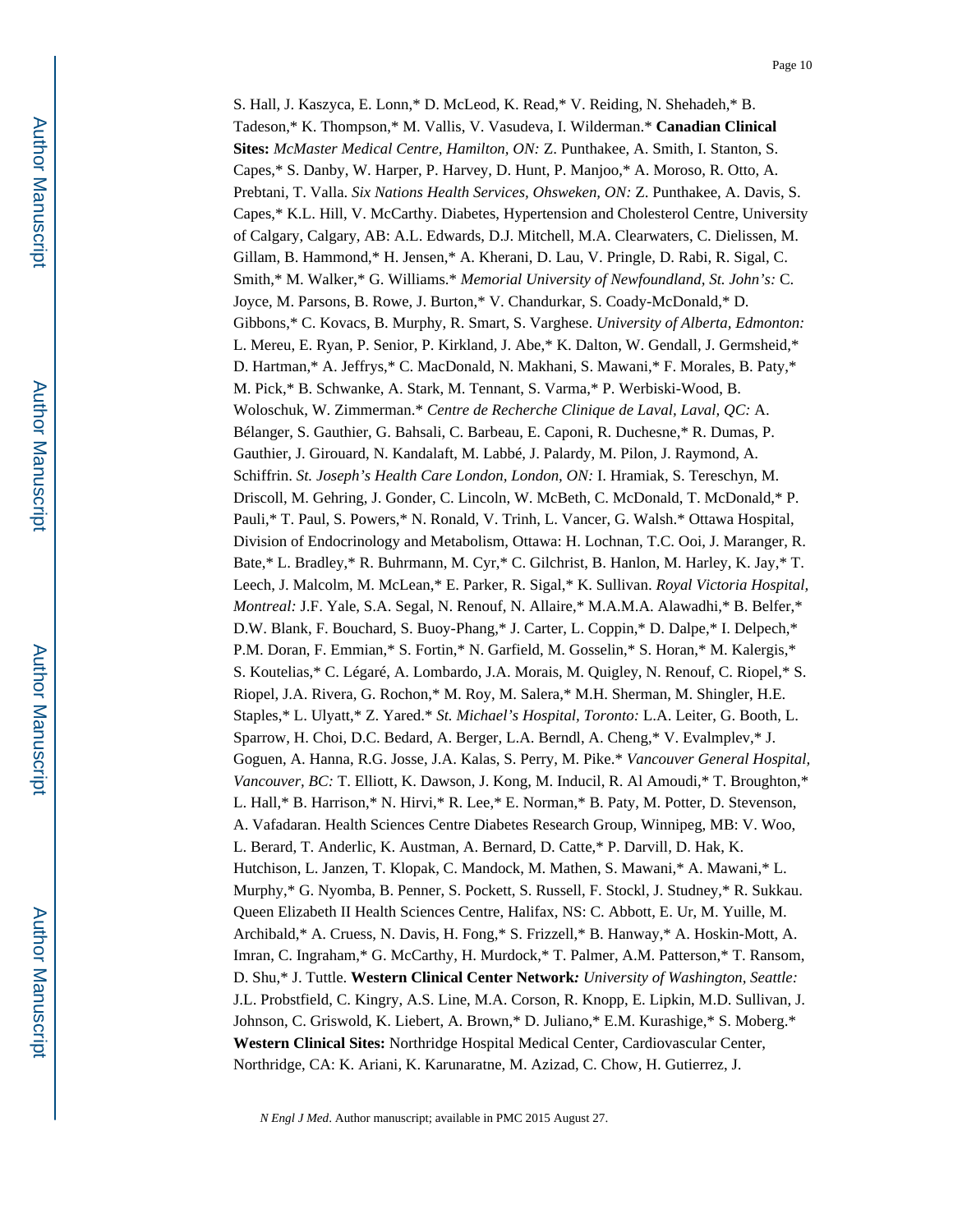Partamian, J. Toven, J. Mular,\* S. Sanders.\* White Memorial Medical Center, Clinical Hypertension Services, Los Angeles: L.J. Haywood, V. Kamdar, D.L. DeQuattro, L. Wang, Z. Song, C. Miller, L. Becerra, A. Qi Cai, C. Pruitt, V. DeQuattro.† University of Washington Medical Center at Roosevelt, Family Medical Center, Seattle: R. Failor, A. Ellsworth, N. Jackson, C. Miller, D. Britt, S. Dobie, I. Hirsch, D. Khakpour, R. Quaempts, W. Stoffel, T. Wilcox, W. Neighbor,\* K. Cappocia.\* Idaho State University, Department of Family Medicine, Pocatello: R. Force, M. Macdonald, S. Lusk, C. Liday, E. Borzadek, S. Koester, T. Pettinger, R. Solbrig, C. Waldron, K. Pettingill,\* W. Woodhouse,\* B. Hoover.\* Naval Medical Center San Diego, Cardiology Division, San Diego, CA: P.E. Linz, P.V. Pepper, J. Kozlowski, C. Chase, D. Samuelson, P. Gutierrez, C. Gonzales, M. Engle,\* J. Coopersmith,\* S. Griffin,\* R. Lammers,\* J. Leon.\* Oregon Health & Science University, Section of Diabetes, Portland: M.C. Riddle, K.A. Hanavan, P.A. McDaniel, R. Swift, A.J. Ahmann, S.C. Gammell-Matthews, D.M. Karl, V. Burden, B. MacNeil, M. MacMurray, J. Weiss, C. Carlson,\* S.K. DesRochers,\* D. Negreanu,\* E.A. Stephens.\* *Washington State University, Spokane:* C. Wysham, D. Weeks, L. Kuntsmann, L. Maxwell, S. Yedinak, H. Pena,\* J. White.\* *Kaiser Endocrine Clinic, San Diego, CA:* J. Dudl, L. Lyons, B. House, M. Murray, P. Wu, A. Palma, S. Briere, T. Wilson, D. Becker,\* K. Harden,\* C. Hawley,\* R. Stevenson.\* Whittier Institute for Diabetes, Clinical Trials Department, La Jolla, CA: G. Dailey, M. Baron, A. Gianella, M. Jacobson, E. Farro, A. Philis-Tsimikas, A. Banares, A. Bravo-Medina, J. Horne,\* E. Esquer,\* R. Morrissey.\* **Minnesota–Iowa Clinical Center Network:** Berman Center for Outcomes and Clinical Research, Minneapolis: R.H. Grimm, Jr., B.R. Kirpach, M.M. Bartkoske, C.M. Boyce,\* N. Druckman,\* A.M. Gillett,\* J.A. Levin, G.J. Livingston, A.M. Murray, H. Wood,\* *HealthPartners Research Foundation, Minneapolis:* K.L. Margolis. **Minnesota–Iowa Clinical Sites:** *Berman Center Clinic, Minneapolis:* S. Kempainen, M. Madden, M. Tariq Fareed,\* K. Hall,\* R. Moor, K. Wood. *International Diabetes Center, Minneapolis:* R. Bergenstal, R. Cuddihy, B. Davick, J. Hokanson,\* M. Johnson, D. Kendall,\* M. Lausch, S. List, A. Monk, R. Robinson,\* K. Smith,\* D. Whipple, G. Damberg, R. Hahn,\* V. Koenig, M. Magadan, S. Sabin-Smith,\* P. Stewart, E. Strock, D. Peremislov, K. Gunyou, R. Passi. *University of Minnesota, Minneapolis:* E.R. Seaquist, M.V. Mech, L.E. Benedict,\* D.J. Demmon,\* A.F. Kumar, S.M. Martinson,\* S.A. Miller, C. Pease,\* J.P. Rao,\* J.B. Redmon, J.E. Swanson,† J.K. Wimmer.\* University of Minnesota, Phalen Village Clinic, St. Paul: K. Peterson, L.A. Seaquist, C. Boese,\* M. Cruciani, E. Dodds, F. Parenteau Ek,\* J.L. Feldman, P. Fontaine, C.J. Lange, T.J. Mendenhall,\* A.M. Peterson, A. Rudelt, T.M. Schrock,\* D.P. Spielman,\* S. Velasco,\* J.C. Weinhandl. Riverside Health Partners Clinic, Department of Endocrinology, Minneapolis: J.M. Sperl-Hillen, P.J. O'Connor, M.E. Busch, A. Chung, B.K. Klein, N. Krugen, T. Bunkers-Lawson,\* H.L. Ekstrom,\* H.S. Gunderson,\* B.M. Johnson,\* J.H. MacIndoe,\* D.J. Prewedo,\* J.L. Rawl,\* C.M. Roethke,\* Mary Spencer. University of Iowa, Health Care Diabetes Clinical Research and Programs, Iowa City: W.I. Sivitz, S.M. Wayson, T.A. Lower,\* L. Larson, L.A. Ahrens,\* M. Bayless, S.E. Beck,\* J. Chahal, C. Chenard, G.C. Doelle, V.M. Guzman, U.M. Kabadi,\* K.A. Ochs,\* A. Rahhal, R.G. Spanheimer,\* L. Snetselaar,\* K. Smith,\* D. Wells. **Ohio–Michigan Clinical Center Network:** Case Western Reserve University, Division of Clinical and Molecular Endocrinology, Cleveland: F. Ismail-Beigi, S. Genuth, M. Thibonnier,\* L. Vargo,\* C. Kelly,\* T. Bongorno,\* A. Dolish,\* L. Pavlik, M. Tiktin, S. Isteitieh. **Ohio–Michigan**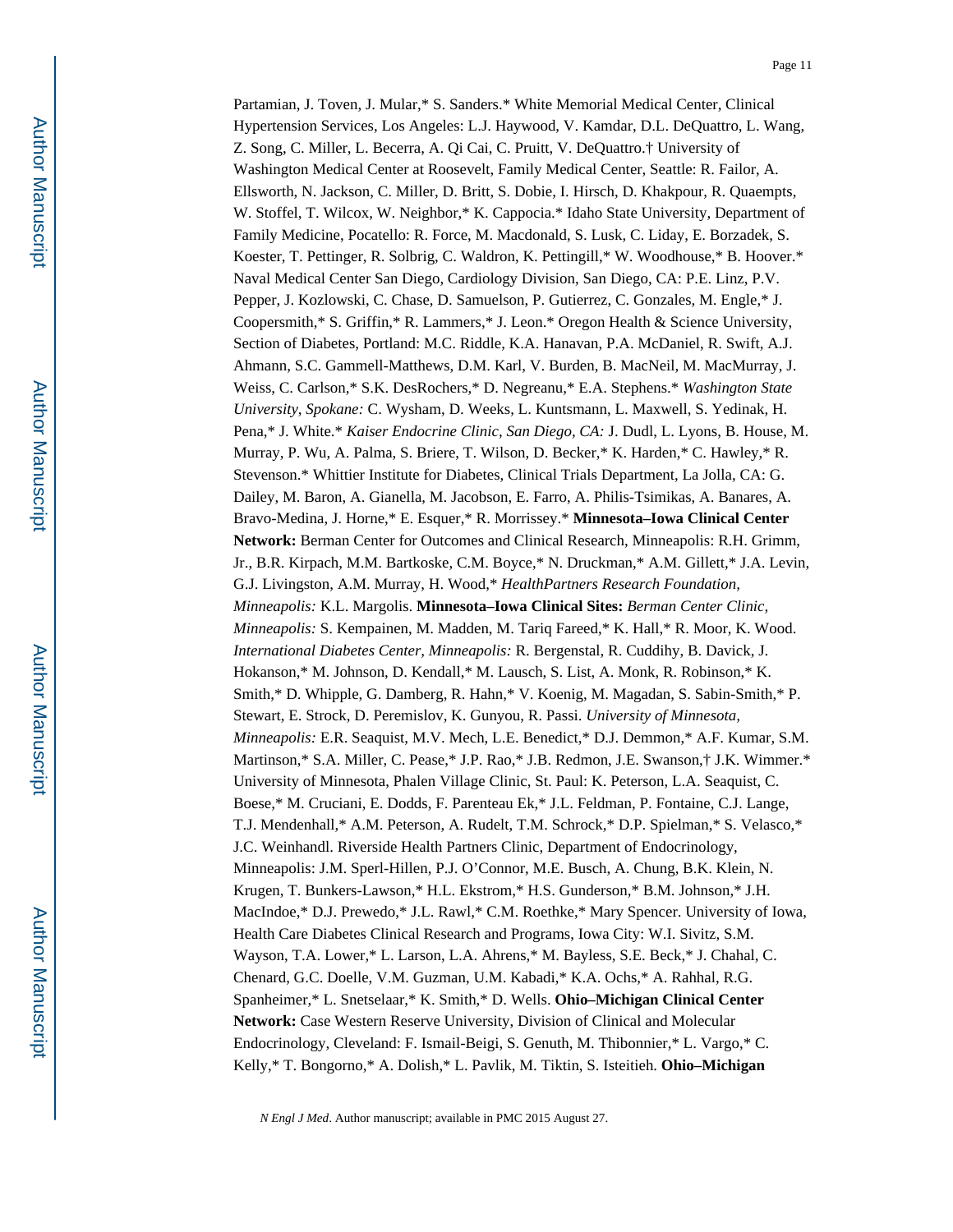**Clinical Sites:** University Hospitals of Cleveland, Division of Endocrinology, and University Hospitals Westlake Medical, Cleveland: F. Ismail-Beigi, A. Krikorian, L. Moore, L. Richardson, E. Coles-Herman, K. Yee, J. Frankino, M. Jing, A. Sood, L. Hustak,\* M. Julius,\* L. Pavlik,\* T. Ross,\* L. Long,\* W. Schwing,\* M. Tiktin,\* M.K. Sullivan,\* L. Strauss,\* K. Behm,\* F. Eskandari,\* C. Hall,\* D. Hayes,\* K. Horowitz, S. Isteitieh,\* Z. Madhun,\* E. Seeholzer,\* J. Shina,\* H. Taylor,\* A. Schnall,\* S. Huang, M. Heeg, J. Tang, J. Belkin,\* M.S. Lee,\* T. Joly.\* St. Vincent Charity Hospital, Lipid Research Center, Cleveland: L.S. Sadler, M. Griffith,\* A. Hornsby,\* K. Klyn, E. Ospelt, L. Long, M. DeSmit,\* P. McCann, N.P. Schmidt,\* C. Gottfried, T. Kulow, J. Zaletal, M.S. Kapadia. University Suburban Health Center, South Euclid, OH: A.M. Schnall, L. Dragmen, R. Ellert,\* J. Smith, J. Leksan, T. Sussman, S. Huang, M. Heeg, J. Tang, J. Belkin,\* M.S. Lee,\* T. Joly.\* Cleveland Veterans Affairs (VA) Medical Center, Department of Medicine, and Ravenna Community Based Outpatient Clinic, Cleveland: F. Ismail-Beigi, L. Hustak, M. Julius,\* W. Schwing, M. Tiktin,\* J. Anselmo,\* F. Eskandari,\* S. Daeumeyer,\* C. Hall, D. Hayes,\* K. Horowitz, S. Isteitieh,\* C. Johnson,\* E. Kern, M.A. Richmond,\* L. Richardson, K. Roberts,\* J. Shina,\* A. Sood, P. Suhan,\* H. Taylor, S. Watts,\* J. Martin, L. Moore,\* B. Burtch,\* S. Ober, G.J. Strauss, A. Leone, J. Belkin,\* S. Huang,\* K. Frank,\* D. Stephens,\* M.S. Lee,\* T. Joly.\* *The Cleveland Clinic Foundation, Cleveland:* B.J. Hoogwerf, J. Brakeman, M. Matzinger,\* J. Newsome,\* J. Becker,\* S. Bizjack,\* B. Clingman,\* S. Curtas, G. Depietro,\* R. Ellert,\* C. Horner, G. Bunae,\* A. Hamrahian,\* A. Hawkins, T. Head, S. Iannica, L. Jones, P. Kaiser, R. McCoy, A. Mehta, L. Olansky, A. Orasko, S. Reddy,\* D. Ross,\* L. Shockley,\* E. Siraj,\* M. Williams,\* R. Zimmerman. Your Diabetes Endocrine Nutrition Group, Mentor, OH: D. Weiss, K.A. Fagan, T.M. Hanslik, J. Farrell, P. Brys, M. Oligny, K. Prokop, K. Lenardic, T. Karapanzcik, S. Huang, M. Heeg, J. Tang, J. Belkin,\* M.S. Lee,\* T. Joly.\* Medical University of Ohio, Department of Medicine, Ruppert Health Center, Toledo: B. Akpunonu, R. Franco-Saenz,† J. Gilmore, M. Gilmore, L. Godfrey, P. Ross, B. Bauer, M. Chrisstie,\* A. Lopez, P. Mulrow, C. Peters,\* R. Pop-Busui,\* J. Roman,\* C. Smith,\* J. Bick,\* Z. Blust,\* P.T. Nelsen, D. Marcus.\* The Ohio State University Medical Center, Division of Endocrinology, Diabetes and Metabolism, Columbus: K. Osei, E.A. Dziengelewski,\* H. Breedlove, D. Boland,\* C. Casey Boyer, S. Cataland, P.A. Green, J.E. Irwin, D.P. Schuster, J.L. Varga-Spangler, T. Bowles, K. Weiland, K. Arnold, T. Evans,\* J. Bouttamy, A. Letson, E. Craig, F. Davidorf. University of Cincinnati/VA Medical Center, Research Service, Cincinnati: R.M. Cohen, K. Burton, J. Craig, B. Carter,\* J. Harrer,\* R. Hurd,\* D. Lopez-Stickney,\* C. Pritchard,\* A. Pfefferman,\* B.A. Ramlo-Halsted,\* C. McCormick, C. Riley, M. Strominger,\* A. Knittel, G. Groff, C. Bailey, A. Howald, N. Anderson, J. Laver Bierschbach, M. Tyzinski,\* B. Smith,\* S. Krug, V. Hershberger,\* R.K. Hutchins,\* L.A. Raymond.\* *Henry Ford Health System–New Center One, Detroit:* D.M. Kahkonen,\* T. Cushman, M. Roman, A.M. Stys, A. Thomas, K. White, M. Austin,\* C. Chatterton, J.K. Francis,\* C. Jones,\* D. Kruger, A. McLellan,\* F. Whitehouse, E. Higgins,\* S. Levy, A. Schoenherr,\* P. Edwards. Grunberger Diabetes Institute, Bloomfield Hills, MI: G. Grunberger, L.C. Aman,\* A.H. Bandagi,\* K.M. Russell, C. Tucker, Y. Abidova, A. Amirikia. **Northeastern Clinical Center Network:** Columbia University College of Physicians and Surgeons, New York: J.T. Bigger, C.R. Lopez-Jimenez, R. Bornholdt, L. Busacca, H.N. Ginsberg, P. Gonzales, D. Gosh,\* P. Love,† A. Kosok,\* E. Robinson,\* R. Steinman, C. Watson, G. Reyes. **Northeastern Clinical Sites:** *Jacobi Medical Center,*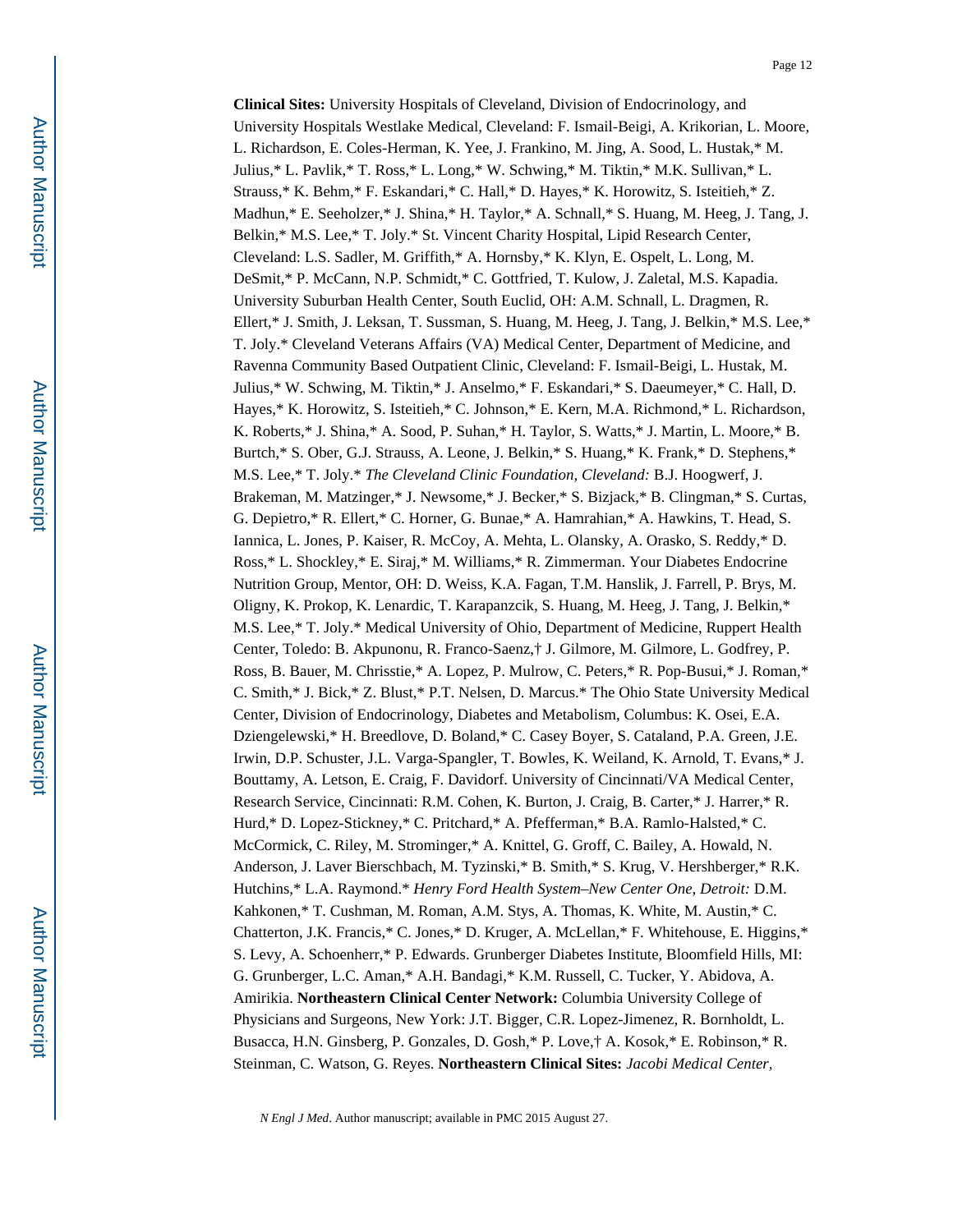*Bronx, NY:* U.K. Schubart, M. Mendoza, G. Goswami, A. Laufer,\* J. Russo, N. Vincenty. Albert Einstein General Clinical Research Center, Bronx, NY: M.H. Alderman, L. Carroll, M.J. Sanguily, J.U. Gorkin, A.C. Mayer, L. Ramos, V. Sessoms, A. Fritts Stewart.\* *Cornell Internal Medicine Associates, New York:* D. Brillon, J. Cordero, M.A. Richardson, E. Wei, F. Ganz, B.R. Meyer, J. Paley,\* S. Anderson,\* C. Charles,\* A. Dwoskin,\* R. Chiong, K. Hyams. The Diabetes Care and Information Center of New York, Flushing: D.L. Lorber, T. Arenstein, P. Depree, A.A. Elmorsy,\* J.M. Wendel, L.L. Zintl, P. August, M. Beck,\* M.D. Goldberg, M.J. Hofacker,\* M. Marotta-Kollarus,\* E.J.L. Ocampo, C.A. Resta, J.M. Tibaldi. *The Cooper Health System, Cherry Hill, NJ:* A. Bastien,\* S. Grudzinski, P. Niblack, L. Abreu, T. Brobyn, K. Brown,\* M. Casale,\* D. Dougherty,\* G. Haddad, K. Heintz, M. Kelly,\* D. Linneman,\* C. Olivia, M.A. Salvador,\* P. Zee,\* D. Hyman. Great Lakes Medical Clinic Research, Westfield, NY: D.F. Brautigam, R. Fischer, J.M. Chiarot, D.M. Scharf, B. Nunn,\* J. Carlson, C. Flanders,\* M.R. Hagen, S. Newman, T.A. Gordon. *Naomi Berrie Diabetes Center, New York:* R. Goland, C.H. Tuck,† P. Kringas, J. Hey-Hadavi,\* J. Montes,\* J. Vargas-Jerez, J. Salas-Spiegel. Ambulatory Care Network at Columbia University, New York: A. Getaneh, J. Ramirez,\* E.F. Vasquez,\* G. Kranwinkel. *Irving Diabetes Research Unit, New York:* D.S. Donovan, G. Febres,\* C. Hernandez,\* M.A. Jonaitis, L. Mesa. State University of New York Downstate Medical Center, Brooklyn: M.A. Banerji, M. Norton, P. Patel, V. Daly, S. Hirsch, C. Jazmin, R. Khillan, D. Mendonca, A. Relingado, E. Sandoval, M. Tiewala. *Kings County, Brooklyn, NY:* M.A. Banerji, M. Norton, P. Patel, V. Daly, S. Hirsch, C. Jazmin, R. Khillan, D. Mendonca, A. Relingado, E. Sandoval, M. Tiewala. **Southeastern Clinical Center Network:** Wake Forest University School of Medicine, Department of Public Health Sciences, Winston-Salem, NC: D.C. Goff, Jr., J.H. Summerson, L. Crago, C.S. Blackwell,\* A. Bertoni,\* R.L. Blaine, J.K. Kirk, R.L. Spach, J. Williamson, J. Calles, J. Katula, D.B. Wishnietsky.\* **Southeastern Clinical Sites:**  *Duke University Medical Center, Durham, NC:* M.N. Feinglos, J. Jones, M.B. Mason, M.A. Furst, W.J. Bean,\* G. Gedon-Lipscomb, J.B. Green, T. Parham,\* B.M. Satterwhite,\* C.R. Thacker. *Constant Care, Inc., Valdosta, GA:* D. Padhiar, R. Noel,\* N. Padhiar, S. West,\* J. Braden, A. Francis.\* Wake Forest University School of Medicine, Department of Geriatrics/ Gerontology, Winston-Salem, NC: H.H. Atkinson, M. Dibari,\* J. Allen, J. Stanfield, T. Delvalle-Fagan, L.J. Gordineer, L. Gordon, M. Gordon,\* S.L. Smith,\* H. Yates.\* *Downtown Health Plaza, Winston-Salem, NC:* C.F. Pedley, G. Zurek, M. Baird, B. Dunn,\* W. Kinder,\* S. Mauney. University of North Carolina, Diabetes Care Center, Chapel Hill: J.B. Buse, M.D. Duclos, R.E. Kirby,\* J.F. Largay, N.M. McDermott,\* A. Goley, S.S. Braithwaite, M. Busby, J.M. Dostou, E.A. Fasy,\* D.C. Kelly,\* B. MacIntosh, C.E. Metz,\* J. Jeffries, D. Rubin.\* *Holston Medical Group, Kingsport, TN:* J.L. Miller, S.M. Norton, J. Weatherly,\* S. Bishop,\* B. Cross, K. Nuss, M. Surgenor, Y. Wood. Carolinas Medical Center Family Practice, Charlotte, NC: K. Andrews,\* T. Barringer, C. Hoffman,\* J. Konen,\* C. Morris, P. Tochiki,\* G. Reinblatt, P. Bruner.\* Robeson Health Care Corporation, Fairmont Clinic, Fairmont, NC: R. Peace, D.O. Stuart,\* J. Strickland, L. Cummings, D. Craig,\* J. Stanfield.\* Robeson Health Care, Julian T. Pierce Clinic, Pembroke, NC: R. Peace, D.O. Stuart,\* J. Strickland, L. Cummings, D. Craig,\* J. Stanfield.\* Wake Forest University School of Medicine, Departments of Internal Medicine and Endocrinology, Winston-Salem, NC: J.R. Crouse, L. Menon, S. Marion,\* D. Davis,\* B. Cabrera,\* J. Calles, T. Chandler, J. Ellis, E. Kouba, P. Riddle, E. Myers.\* Tulane University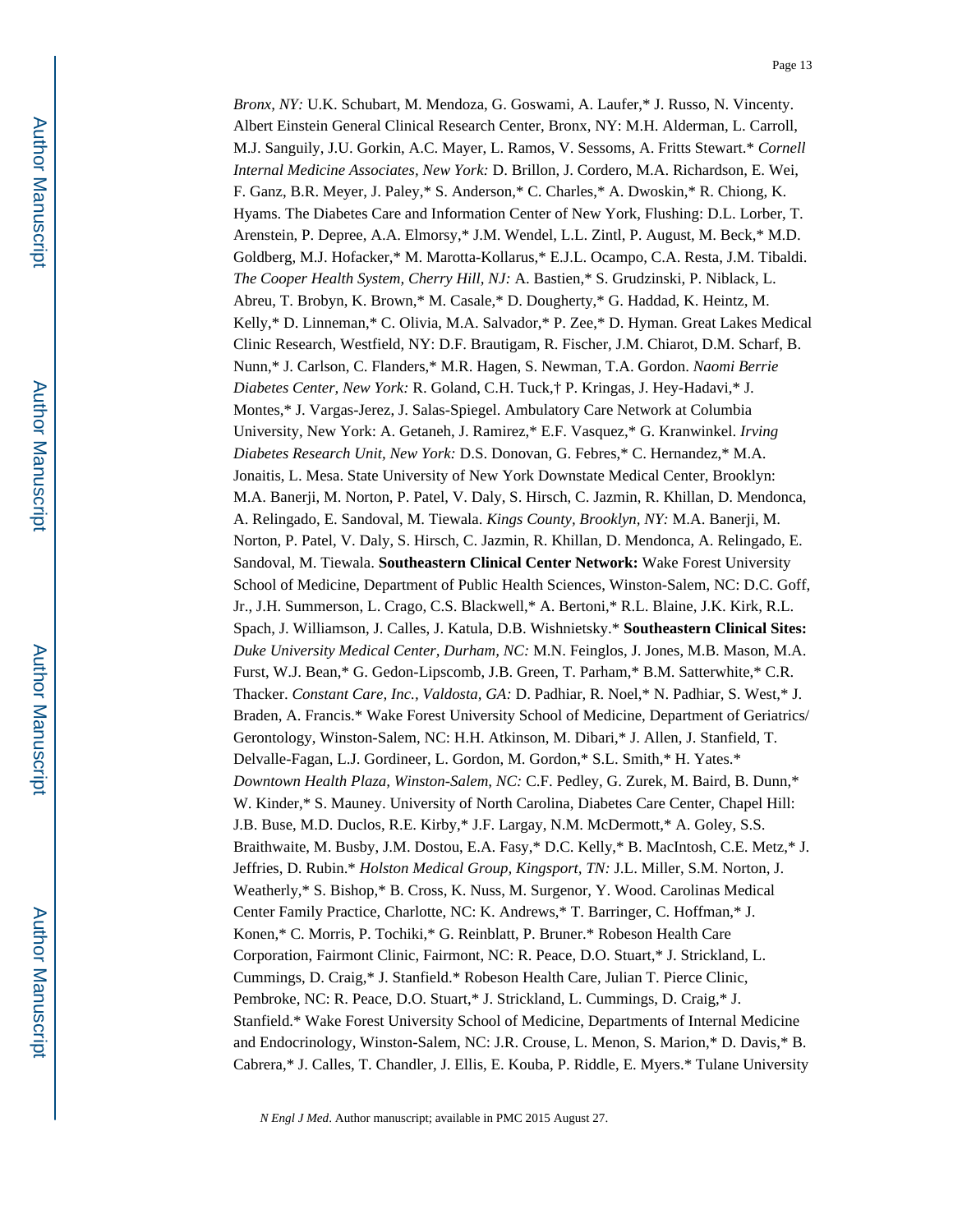Health Science Center, New Orleans: V. Fonseca, R.H. McDuffie, N.O. Asafu-Adjaye, S.M. Leger, P. Reilly, G. Afner, F. Arrey,\* S. Asnani, E. Borshard,\* D. Boyd,\* A. Cemo, S. Chennur,\* P. Dupart, R. Garg,\* G.P. Girindra,\* B. Gouda,\* W. Itoua-N'Ganongo,\* I. Innocent-Ituah,\* C. Johnson,\* N. Kuhadiya, M. Kukreja,\* I. Mangan-Mbondi,\* S. Mason,\* C. McLain, J. Naylyanya,\* K. Nazereth,\* S. Nazereth,\* S. Singh, T. Thethi, K. Varnado,\* R. Williams.\* Kaiser Permanente, Clinic Atlanta Crescent Medical Center, Tucker, GA: J.I. Barzilay, M. Eley,\* K. Bader, D. Curry-Ball, S. Goodman,\* M. Stevens. **Veterans Affairs (VA) Clinical Center Network:** *Memphis VA Medical Center, Memphis, TN:* W.C. Cushman, T.S. Geraci, S.M. Walsh, L.G. Coley, M.B. Elam, C.M. Huff, D.I. Pickering,\* P. Massimino.\* **VA Clinical Sites:** Memphis VA Medical Center, Hypertension/Lipid Research Clinic, Memphis, TN: M.B. Elam, C.W. Thompson, L. Lichtermann, S. Peeples, J. Turner-Bates,\* M. Heimberg, D. Childress, S. Solomon, J. Turner, J. Jasper, R. Pfeifer, J. Coley. *Baltimore VA Medical Center, Baltimore:* B.P. Hamilton, J. Hamilton, G. Kuzbida, D. Bannerman-Wood,\* W. Hatten, Jr., A. Lancaster, H. Jang. *Carl T. Hayden VA Medical Center, Phoenix, AZ:* J. Felicetta, M. Bourne-Collo, M.E. Svoboda, D. Clothier, M. Deitz,† C. Flaugher,\* P. Hayward,\* T. Scheibe,\* D. Heritage,\* S. Velarde, S. Heritage, J.P. Nelson. *Atlanta VA Medical Service, Decatur, GA:* M.E. Sweeney, D. Harrelson, S. McConnell, C.R. Rice,\* F. Watson, R. Johnson, L. Whittington, M. Nanes, M. Salles. Ralph H. Johnson VA Medical Center, Primary Care, Charleston, SC: J. Basile, D.B. Ham, B. North-Lee, H.A. Baig, S.U. Rehman, J. Mixson, D. Nelson.\* G.V. Montgomery VA Medical Center, Research Department, Jackson, MS: K.A. Kirchner, B.S. Ross, M. Kazi,\* J. Subauste,\* L.A. Hinton, L. Mack, B. James,\* A. Spencer, L. Henegar,\* A. Jones. *VA NY Harbor Healthcare System, New York:* L. Katz, E.A. Richardson, A.G. Goldberg,\* A. Nieves, J.E. Russo,\* S.A. Sochalski, D. Hoffman. *Washington VA Medical Center, Washington, DC:* V. Papademetriou, P. Narayan,\* D. Wojciechowski, B. Gregory, R. Alignay,\* E. Nylen, B. Rajendran, R. Hodges, A. Ross,\* A. Notargiacomo.\* *St. Louis VA Medical Center, St. Louis:* S. Giddings, E. Clark, A. Pittler, R. Davis, P. Harris, T. Hofmeister. Central Arkansas Clinic Healthcare System, Little Rock: D.L. Simmons, J.J. Cooper,\* K. Dishongh,\* P. Choksi,\* S. Elbein, F. Faas, Z. Hamid, J. Johnson, A. Mayo,\* M.S. Moriarty, D. Rani,\* N. Rasouli, K. Watson, A. Makdissi. **ACCORD Steering Committee Chair**: W.T. Friedewald, Mailman School of Public Health and Columbia University College of Physicians and Surgeons, New York. **Coordinating Center:** Wake Forest University School of Medicine, Winston-Salem, NC: R.P. Byington, W.T. Ambrosius, R.T. Anderson,\* J. Barnes, J. Beal, C. Bell, D.E. Bonds, S. Burton,\* C. Collins, D. Cook, B. Craven, T. Craven, D. Dunbar, G.W. Evans, P. Feeney, C.D. Furberg, C.M. Greven, J. Griffin, L. Harvin, J. Hepler, L. Howard,\* L.T. Howard-Perdue, M. Hough, W. Hwang, A. Kimel, D. Lefkowitz, A. Lopina,\* J. Lovato, L.C. Lovato, M.E. Miller, D. Reboussin,\* S. Rushing, L. Sanders, L. Sims, C. Stowe, M. Walkup,\* S. Wilmoth, K. Wilson, N. Woolard. **Drug Distribution Center:** *Albuquerque VA Medical Center, Albuquerque, NM:* D. Raisch, R. Ringer, M. Sather, B. DelCurto, D. Garnand. **ECG Reading Center:** Wake Forest University School of Medicine, Winston-Salem, NC: R. Prineas, C. Campbell, Z. Zhang, L. Selph, S. Hall,\* S. Hensley, Y. Li, M. Mills. **Central Chemistry Laboratory:** *Northwest Lipid Research Laboratories, Seattle:* S. Marcovina, J. Chmielewski, K. Gadbois, V. Gaur, G. Strylewicz, M. Ramirez, S. Waddell, M. Mehan.\* **ACCORD–MIND MRI Reading Center:** *University of Pennsylvania, Philadelphia:* R.N. Bryan, C. Davatzkios, G. Moonis,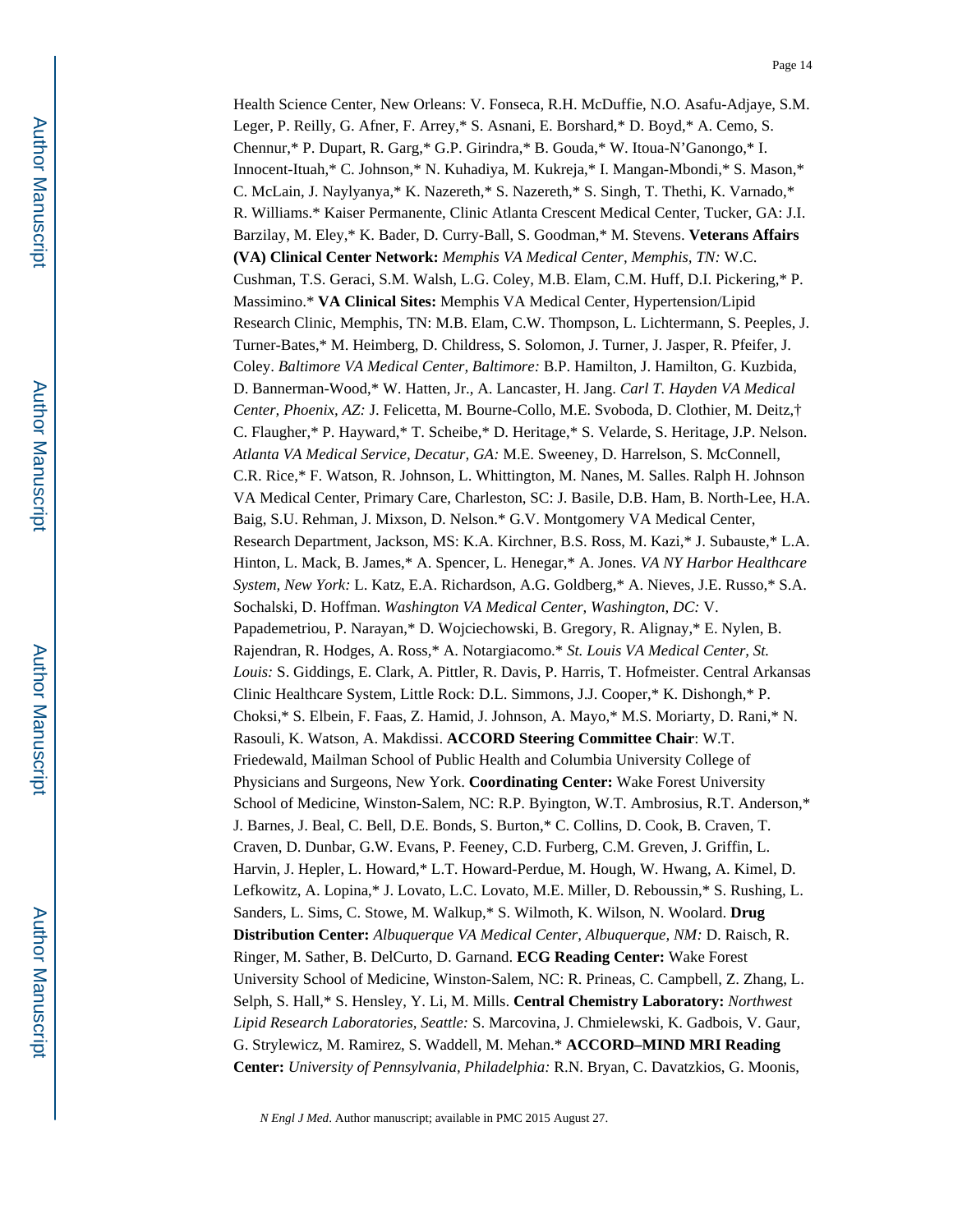L. Desiderio, S. D'Arcy.\* **Fundus Photograph Reading Center:** *University of Wisconsin Medical School, Madison:* M. Davis, R. Danis, S. Johnson,\* N. Robinson, L. Hubbard, B. Esser, D. Thayer, M. Neider, K. Glader, M. Burger. **Project Office:** National Heart, Lung, and Blood Institute, Bethesda, MD: D.G. Simons-Morton, L. Cooper,\* M. Domanski, C. Nwachuku,\* Y. Rosenberg, M. Salive,\* P. Savage, J.L. Fleg, J.A. Cutler, N. Geller, D. Follmann,\* M. Proschan,\* C. Jennings, E. Schaeffer,\* P. Mills,\* J. Bittner,\* R. Kirby, P. Frommer,† L. Fine, J. Chan. National Institute of Diabetes and Digestive and Kidney Diseases, Bethesda, MD: J. Fradkin, S. Malozowski, C. Meyers, T. Hostetter.\* *National Institute on Aging, Bethesda, MD:* L. Launer. *National Eye Institute, Bethesda, MD:* E.Y. Chew. Centers for Disease Control and Prevention, Atlanta: A. Albright, K.M.V. Narayan, M. Engelgau,\* P. Zhang.

#### **References**

- 1. Goff DC Jr, Gerstein HC, Ginsberg HN, et al. Prevention of cardiovascular disease in persons with type 2 diabetes mellitus: current knowledge and rationale for the Action to Control Cardiovascular Risk in Diabetes (ACCORD) trial. Am J Cardiol. 2007; 99:4i–20i.
- 2. Selvin E, Marinopoulos S, Berkenblit G, et al. Meta-analysis: glycosylated hemoglobin and cardiovascular disease in diabetes mellitus. Ann Intern Med. 2004; 141:421–31. [PubMed: 15381515]
- 3. Gerstein HC, Pogue J, Mann JF, et al. The relationship between dysglycaemia and cardiovascular and renal risk in diabetic and non-diabetic participants in the HOPE study: a prospective epidemiological analysis. Diabetologia. 2005; 48:1749–55. [PubMed: 16059716]
- 4. Stratton IM, Adler AI, Neil HA, et al. Association of glycaemia with macrovascular and microvascular complications of type 2 diabetes (UKPDS 35): prospective observational study. BMJ. 2000; 321:405–12. [PubMed: 10938048]
- 5. American Diabetes Association. Standards of medical care in diabetes 2008. Diabetes Care. 2008; 31(Suppl 1):S12–S54. [PubMed: 18165335]
- 6. Canadian Diabetes Association Clinical Practice Guidelines Expert Committee. Canadian Diabetes Association 2003 clinical practice guidelines for the prevention and management of diabetes in Canada. Can J Diabetes. 2003; 23(Suppl 2):S1–S152.
- 7. Rydén L, Standl E, Bartnik M, et al. Guidelines on diabetes, pre-diabetes, and cardiovascular diseases: executive summary. Eur Heart J. 2007; 28:88–136. [PubMed: 17220161]
- 8. AACE Diabetes Mellitus Clinical Practice Guidelines Task Force. American Association of Clinical Endocrinologists medical guidelines for clinical practice for the management of diabetes mellitus. Endocr Pract. 2007; 13(Suppl 1):1–68. [PubMed: 17613449]
- 9. Buse JB, Bigger JT, Byington RP, et al. Action to Control Cardiovascular Risk in Diabetes (ACCORD) trial: design and methods. Am J Cardiol. 2007; 99:21i–33i.
- 10. Gerstein HC, Riddle MC, Kendall DM, et al. Glycemia treatment strategies in the Action to Control Cardiovascular Risk in Diabetes (ACCORD) trial. Am J Cardiol. 2007; 99:34i–43i.
- 11. Ginsberg HN, Bonds DE, Lovato LC, et al. Evolution of the lipid trial protocol of the Action to Control Cardiovascular Risk in Diabetes (ACCORD) trial. Am J Cardiol. 2007; 99:56i–67i.
- 12. Bonds DE, Kurashige EM, Bergenstal R, et al. Severe hypoglycemia monitoring and risk management procedures in the Action to Control Cardiovascular Risk in Diabetes (ACCORD) trial. Am J Cardiol. 2007; 99:80i–89i.
- 13. [Accessed May 19, 2008] ACCORD Web site. at <http://www.accordtrial.org>
- 14. Kingry C, Bastien A, Booth G, et al. Recruitment strategies in the Action to Control Cardiovascular Risk in Diabetes (ACCORD) trial. Am J Cardiol. 2007; 99:68i–79i. [PubMed: 17196465]
- 15. UK Prospective Diabetes Study (UKPDS) Group. Intensive blood-glucose control with sulphonylureas or insulin compared with conventional treatment and risk of complications in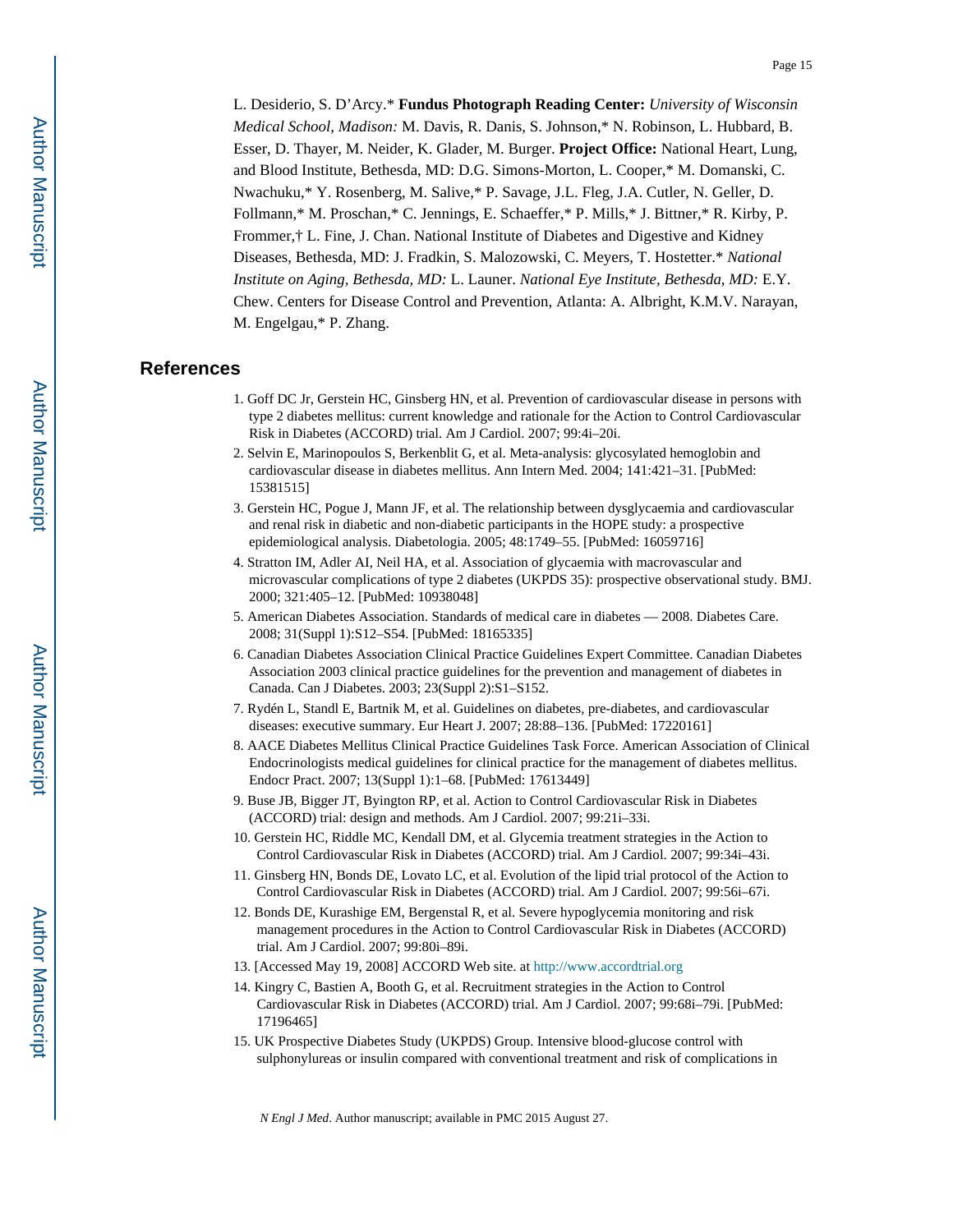patients with type 2 diabetes (UKPDS 33). Lancet. 1998; 352:837–53. Erratum, Lancet 1999;354: 602. [PubMed: 9742976]

- 16. Abraira C, Colwell JA, Nuttall F, et al. Cardiovascular events and correlates in the Veterans Affairs Diabetes Feasibility Trial: Veterans Affairs Cooperative Study on Glycemic Control and Complications in Type II Diabetes. Arch Intern Med. 1997; 157:181–8. [PubMed: 9009975]
- 17. Meinert CL, Knatterud GL, Prout TE, Klimt CR. A study of the effects of hypoglycemic agents on vascular complications in patients with adult-onset diabetes. II. Mortality results. Diabetes. 1970; 19(Suppl):789–830. [PubMed: 4926376]
- 18. Genuth S. Exogenous insulin administration and cardiovascular risk in non-insulin-dependent and insulin-dependent diabetes mellitus. Ann Intern Med. 1996; 124:104–9. [PubMed: 8554200]
- 19. Booth GL, Kapral MK, Fung K, Tu JV. Relation between age and cardiovascular disease in men and women with diabetes compared with non-diabetic people: a population-based retrospective cohort study. Lancet. 2006; 368:29–36. [PubMed: 16815377]
- 20. Thomas RJ, Palumbo PJ, Melton LJ III, et al. Trends in the mortality burden associated with diabetes mellitus: a population-based study in Rochester, Minn, 1970-1994. Arch Intern Med. 2003; 163:445–51. [PubMed: 12588203]
- 21. Abraira C, Duckworth W, McCarren M, et al. Design of the cooperative study on glycemic control and complications in diabetes mellitus type 2: Veterans Affairs Diabetes Trial. J Diabetes Complications. 2003; 17:314–22. [PubMed: 14583175]
- 22. Study rationale and design of ADVANCE: action in diabetes and vascular disease preterax and diamicron MR controlled evaluation. Diabetologia. 2001; 44:1118–20. [PubMed: 11596665]
- 23. Milicevic Z, Raz I, Strojek K, et al. Hyperglycemia and its effect after acute myocardial infarction on cardiovascular outcomes in patients with Type 2 diabetes mellitus (HEART2D) Study design. J Diabetes Complications. 2005; 19:80–7. [PubMed: 15745837]
- 24. ORIGIN Trial Investigators. Gerstein H, Yusuf S, Riddle MC, Ryden L, Bosch J. Rationale, design, and baseline characteristics for a large international trial of cardiovascular disease prevention in people with dysglycemia: the ORIGIN Trial (Outcome Reduction with an Initial Glargine Intervention). Am Heart J. 2008; 155:26–32. [PubMed: 18082485]
- 25. Magee MF, Isley WL. Rationale, design, and methods for glycemic control in the Bypass Angioplasty Revascularization Investigation 2 Diabetes (BARI 2D) Trial. Am J Cardiol. 2006; 97:20G–30G.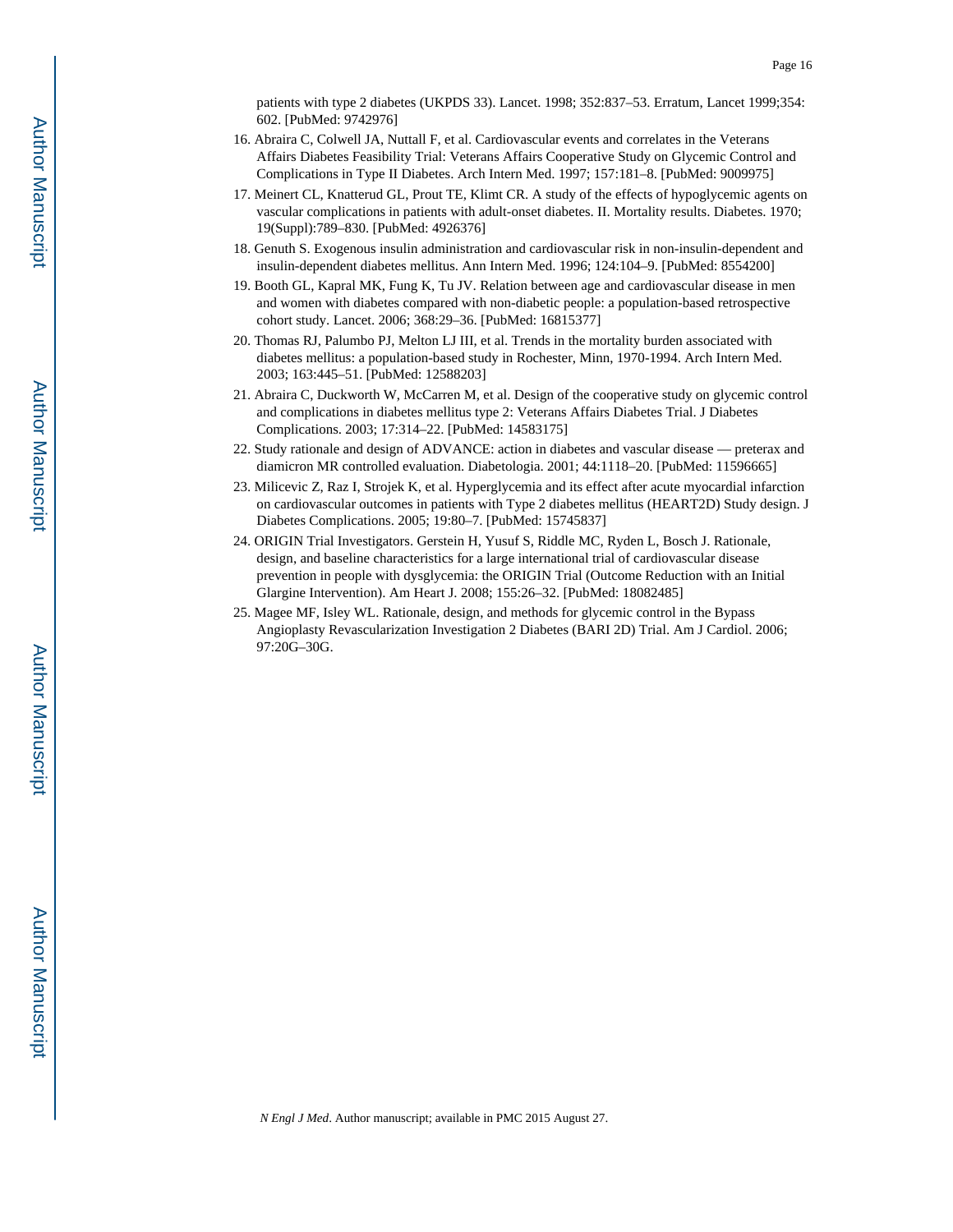

**Figure 1. Median Glycated Hemoglobin Levels at Each Study Visit**

I bars denote interquartile ranges.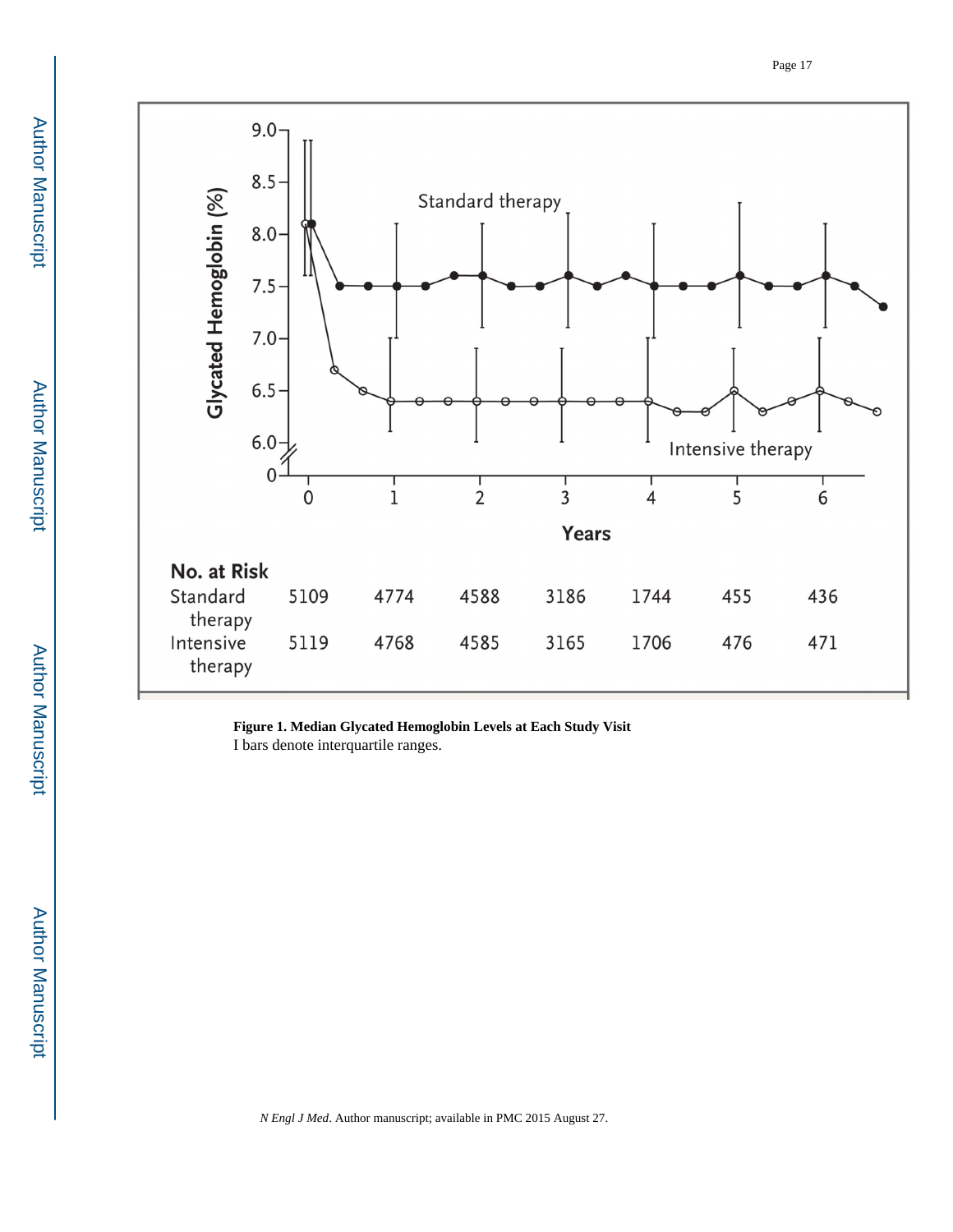

**Figure 2. Kaplan–Meier Curves for the Primary Outcome and Death from Any Cause**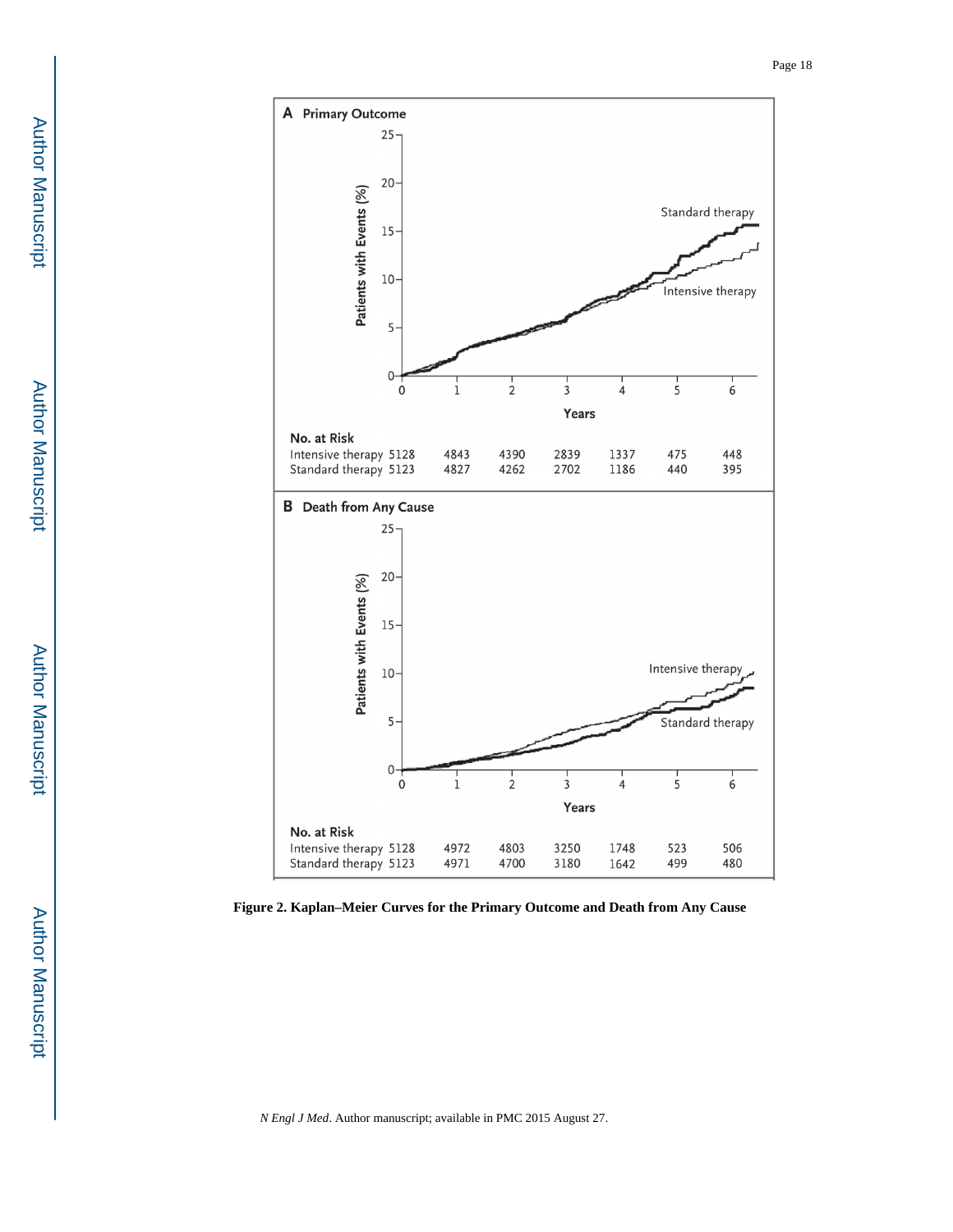| Subgroup                                                                                                                   | No. of<br><b>Patients</b> | No. of<br><b>Events</b> | <b>Hazard Ratio</b>                                                                  | P Value         |
|----------------------------------------------------------------------------------------------------------------------------|---------------------------|-------------------------|--------------------------------------------------------------------------------------|-----------------|
| Total                                                                                                                      | 10,251                    | 723                     |                                                                                      |                 |
| Previous cardiovascular event                                                                                              |                           |                         |                                                                                      | 0.04            |
| <b>No</b>                                                                                                                  | 6,643                     | 330                     |                                                                                      |                 |
| Yes                                                                                                                        | 3,608                     | 393                     |                                                                                      |                 |
| Sex                                                                                                                        |                           |                         |                                                                                      | 0.74            |
| Female                                                                                                                     | 3,952                     | 212                     |                                                                                      |                 |
| Male                                                                                                                       | 6,299                     | 511                     |                                                                                      |                 |
| Age at baseline                                                                                                            |                           |                         |                                                                                      | 0.65            |
| $<$ 65 yr                                                                                                                  | 6,779                     | 383                     |                                                                                      |                 |
| $\geq 65$ yr                                                                                                               | 3,472                     | 340                     |                                                                                      |                 |
| Glycated hemoglobin at baseline                                                                                            |                           |                         |                                                                                      | 0.03            |
| $\leq 8.0\%$                                                                                                               | 4,868                     | 284                     |                                                                                      |                 |
| $>8.0\%$                                                                                                                   | 5,360                     | 438                     |                                                                                      |                 |
| Race                                                                                                                       |                           |                         |                                                                                      | 0.29            |
| Nonwhite                                                                                                                   | 3,647                     | 222                     |                                                                                      |                 |
| White                                                                                                                      | 6,604                     | 501                     | 0.6<br>1.0                                                                           | 1.4             |
|                                                                                                                            |                           |                         | Intensive<br><b>Standard</b><br>Therapy<br>Therapy<br><b>Better</b><br><b>Better</b> |                 |
|                                                                                                                            | No. of                    | No. of                  |                                                                                      |                 |
|                                                                                                                            | <b>Patients</b>           | <b>Events</b>           | <b>Hazard Ratio</b>                                                                  |                 |
|                                                                                                                            | 10,251                    | 460                     |                                                                                      |                 |
|                                                                                                                            |                           |                         |                                                                                      | 0.53            |
| No                                                                                                                         | 6,643                     | 220                     |                                                                                      |                 |
| Yes                                                                                                                        | 3,608                     | 240                     |                                                                                      |                 |
|                                                                                                                            |                           |                         |                                                                                      | P Value<br>0.92 |
| Female                                                                                                                     | 3,952                     | 132                     |                                                                                      |                 |
| Male                                                                                                                       | 6,299                     | 328                     |                                                                                      |                 |
|                                                                                                                            |                           |                         |                                                                                      | 0.19            |
| <b>B</b> Death from Any Cause<br>Subgroup<br>Total<br>Previous cardiovascular event<br>Sex<br>Age at baseline<br>$<$ 65 yr | 6,779                     | 212                     |                                                                                      |                 |
| $\geq 65$ yr                                                                                                               | 3,472                     | 248                     |                                                                                      |                 |
|                                                                                                                            |                           |                         |                                                                                      | 0.15            |
| $\leq 8.0\%$                                                                                                               | 4,868                     | 204                     |                                                                                      |                 |
| $>8.0\%$                                                                                                                   | 5,360                     | 256                     |                                                                                      |                 |
| Glycated hemoglobin at baseline<br>Race                                                                                    |                           |                         |                                                                                      | 0.93            |
| Nonwhite                                                                                                                   | 3,647                     | 131                     |                                                                                      |                 |
| White                                                                                                                      | 6,604                     | 329                     | г<br>0.8<br>1.2<br>1.6                                                               |                 |

#### **Figure 3. Hazard Ratios for the Primary Outcome and Death from Any Cause in Prespecified Subgroups**

Data regarding glycated hemoglobin levels at baseline are presented for 10,288 patients because a baseline level was not available for 23 patients. Horizontal bars represent the 95% confidence interval, and vertical dashed lines indicate the overall hazard ratio. The size of each square is proportional to the number of patients.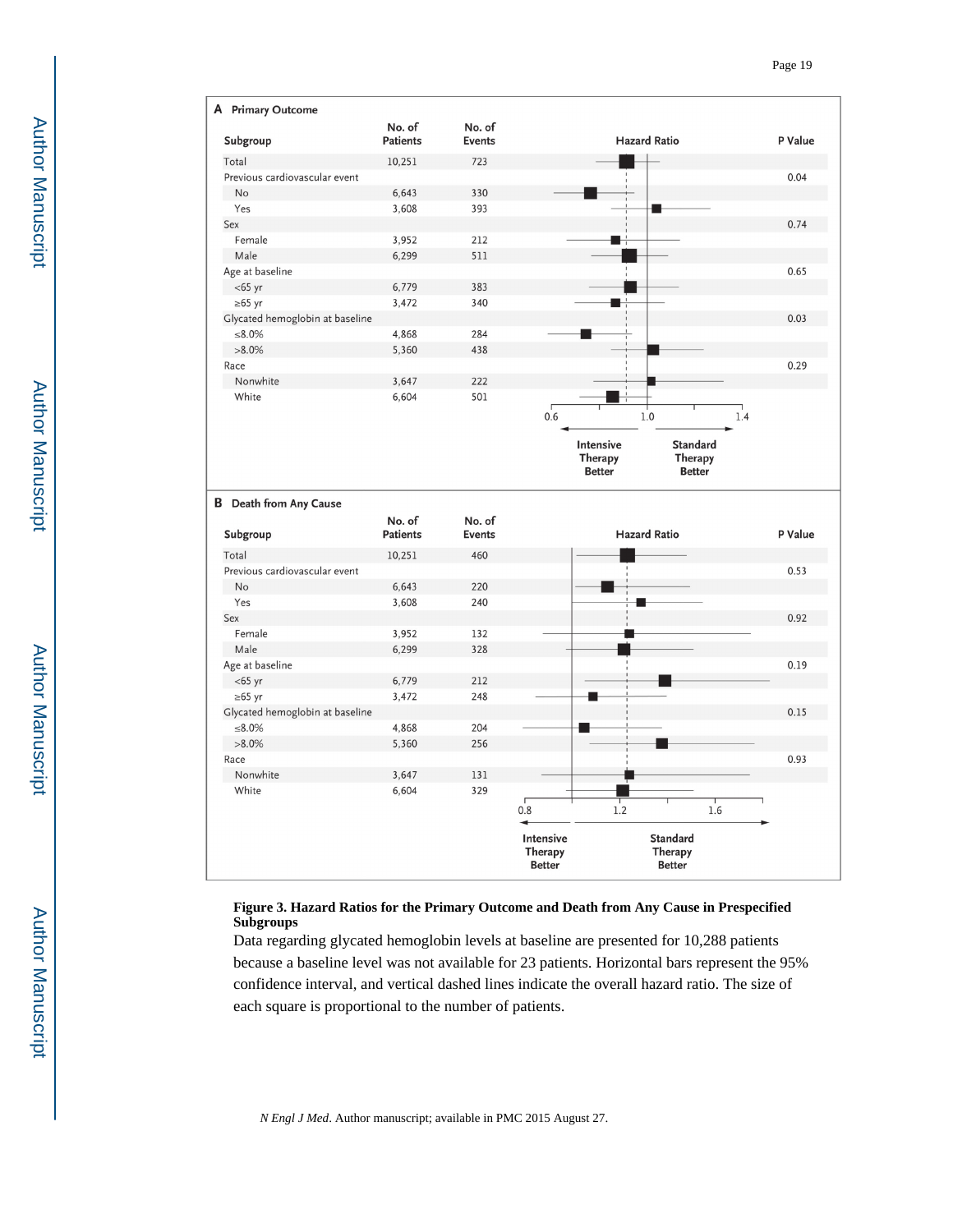**Table 1 Characteristics of the Patients at Baseline.***\**

| <b>Variable</b>                         | Intensive Therapy $(N = 5128)$ | Standard Therapy $(N = 5123)$ |
|-----------------------------------------|--------------------------------|-------------------------------|
| Age $(yr)$                              | $62.2 \pm 6.8$                 | $62.2 \pm 6.8$                |
| Female sex (%)                          | 38.7                           | 38.4                          |
| Median duration of diabetes (yr)        | 10                             | 10                            |
| Previous cardiovascular event (%)       | 35.6                           | 34.8                          |
| Previous congestive heart failure (%)   | 4.9                            | 4.8                           |
| Race or ethnic group $(\%)^{\dagger}$   |                                |                               |
| White                                   | 64.4                           | 64.5                          |
| <b>Black</b>                            | 19.7                           | 18.9                          |
| Hispanic                                | 7.0                            | 7.4                           |
| Education (%)                           |                                |                               |
| Less than high school                   | 15.7                           | 14.0                          |
| High-school graduate                    | 26.1                           | 26.7                          |
| Some college                            | 32.7                           | 32.9                          |
| College degree or higher                | 25.5                           | 26.4                          |
| Cigarette-smoking status (%)            |                                |                               |
| Current                                 | 14.3                           | 13.7                          |
| Former                                  | 44.4                           | 44.0                          |
| Never                                   | 41.3                           | 42.3                          |
| Weight (kg)                             | $93.5 \pm 18.7$                | $93.6 \pm 18.7$               |
| Body-mass index                         | $32.2 \pm 5.5$                 | $32.2 \pm 5.5$                |
| Waist circumference (cm)                | $106.8 \pm 14.3$               | $106.8 \pm 13.8$              |
| Blood pressure (mm Hg)                  |                                |                               |
| Systolic                                | $136.2 \pm 17.0$               | $136.5 \pm 17.2$              |
| Diastolic                               | $74.8 \pm 10.6$                | $75.0 \pm 10.7$               |
| Medications (%)                         |                                |                               |
| Insulin                                 | 34.1                           | 35.7                          |
| Metformin                               | 59.7                           | 60.0                          |
| Any sulfonylurea                        | 50.8                           | 49.4                          |
| Any thiazolidinedione                   | 19.5                           | 19.2                          |
| Any antihypertensive agent              | 84.9                           | 86.0                          |
| Angiotensin-converting-enzyme inhibitor | 53.0                           | 53.0                          |
| Aspirin                                 | 54.8                           | 54.1                          |
| Beta-blocker                            | 28.7                           | 29.9                          |
| Any thiazide diuretic                   | 26.5                           | 26.4                          |
| Statin                                  | 61.7                           | 62.4                          |
| Glycated hemoglobin (%)                 |                                |                               |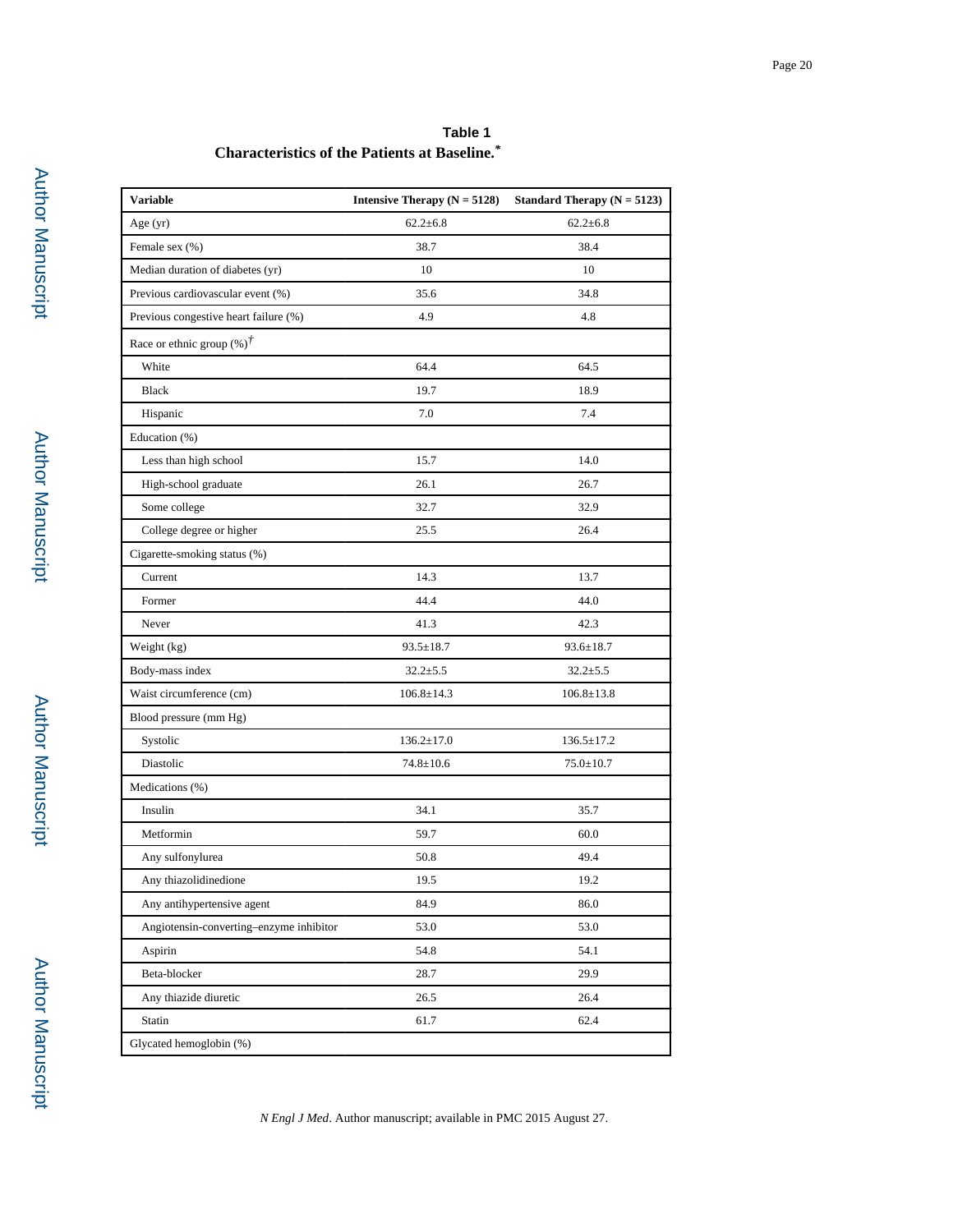| <b>Variable</b>               | Intensive Therapy $(N = 5128)$ | Standard Therapy $(N = 5123)$ |
|-------------------------------|--------------------------------|-------------------------------|
| Mean                          | $8.3 \pm 1.1$                  | $8.3 \pm 1.1$                 |
| Median                        | 8.1                            | 8.1                           |
| Fasting serum glucose (mg/dl) | $174.9 \pm 56.0$               | $175.7 \pm 56.5$              |
| Cholesterol (mg/dl)           |                                |                               |
| Total                         | $183.3 \pm 42.1$               | $183.3 \pm 41.6$              |
| Low-density lipoprotein       | $104.9 \pm 34.0$               | $104.9 \pm 33.8$              |
| High-density lipoprotein      |                                |                               |
| Women                         | $47.2 \pm 13.0$                | $46.9 \pm 12.2$               |
| Men                           | $38.4 \pm 9.5$                 | $38.8 + 9.8$                  |
| Median triglyceride (mg/dl)   | 156                            | 154                           |
| Potassium (mg/dl)             | $4.5 \pm 0.4$                  | $4.5 \pm 0.7$                 |
| Serum creatinine (mg/dl)      | $0.9 + 0.2$                    | $0.9 \pm 0.2$                 |

*\** Plus–minus values are means ±SD. There were no significant differences between the two study groups at baseline. The body-mass index is the weight in kilograms divided by the square of the height in meters. To convert the values for glucose to millimoles per liter, multiply by 0.05551. To convert the values for cholesterol to millimoles per liter, multiply by 0.02586. To convert the values for triglycerides to millimoles per liter, multiply by 0.01129. To convert the values for potassium to millimoles per liter, multiply by 0.2558. To convert the values for creatinine to micromoles per liter, multiply by 88.4.

*†* Race was self-reported, and patients could check multiple categories.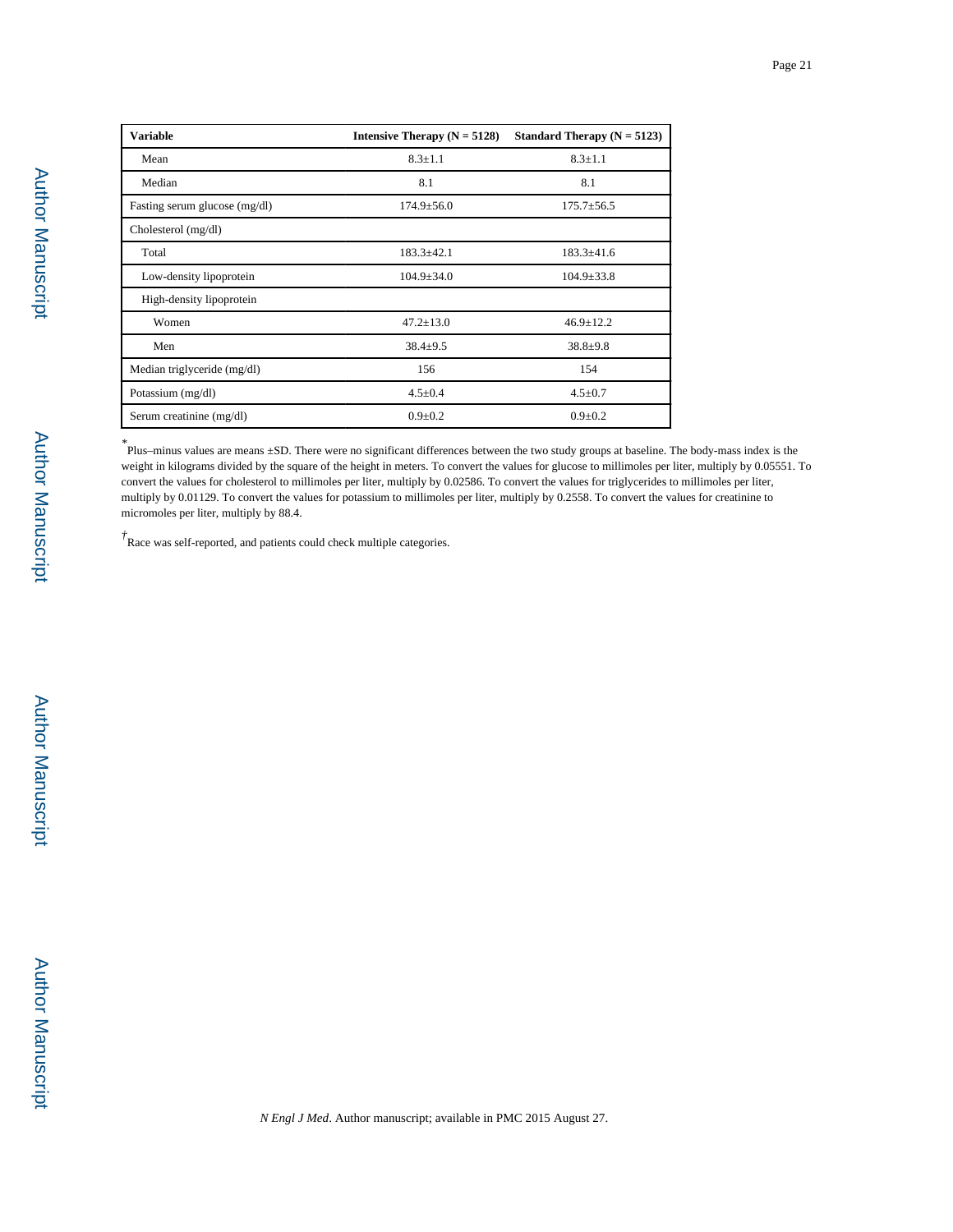#### **Table 2**

**Prescribed Glucose-Lowering Drugs.***\**

| <b>Drug Class and Name</b>        | Intensive Therapy $(N = 5128)$ |              | Standard Therapy $(N = 5123)$ |              |  |
|-----------------------------------|--------------------------------|--------------|-------------------------------|--------------|--|
|                                   | no. of patients $(\%)$         | person-years | no. of patients $(\%)$        | person-years |  |
| <b>Single class</b>               |                                |              |                               |              |  |
| Metformin                         | 4856 (94.7)                    | 14,444       | 4452 (86.9)                   | 12,693       |  |
| Secretagogue $\dot{\tau}$         | 4443 (86.6)                    | 12,021       | 3779 (73.8)                   | 10,059       |  |
| Glimepiride                       | 4010 (78.2)                    | 9,142        | 3465 (67.6)                   | 8,955        |  |
| Repaglinide                       | 2574 (50.2)                    | 4,447        | 908 (17.7)                    | 1,293        |  |
| Thiazolidinedione $\ddot{\tau}$   | 4702 (91.7)                    | 12,844       | 2986 (58.3)                   | 6,719        |  |
| Rosiglitazone                     | 4677 (91.2)                    | 12,639       | 2946 (57.5)                   | 6,563        |  |
| a-Glucosidase inhibitor $\hat{S}$ | 1191 (23.2)                    | 941          | 263(5.1)                      | 200          |  |
| Incretin $\mathcal I$             | 911 (17.8)                     | 566          | 251 (4.9)                     | 175          |  |
| Exenatide                         | 622(12.1)                      | 415          | 204 (4.0)                     | 155          |  |
| Any insulin                       | 3965 (77.3)                    | 11,902       | 2837 (55.4)                   | 7,842        |  |
| Any bolus insulin                 | 2834 (55.3)                    | 6,806        | 1794 (35.0)                   | 4,336        |  |
| <b>Combination of classes</b>     |                                |              |                               |              |  |
| No. of classes without insulin    |                                |              |                               |              |  |
| 1 or 2                            | 2798 (54.6)                    | 2,011        | 3224 (62.9)                   | 6,612        |  |
| 3                                 | 3030 (59.1)                    | 3,681        | 1681 (32.8)                   | 2,545        |  |
| 4 or 5                            | 539 (10.5)                     | 332          | 109(2.1)                      | 67           |  |
| No. of classes with insulin       |                                |              |                               |              |  |
| $\mathbf{0}$                      | 916 (17.9)                     | 829          | 892 (17.4)                    | 1,495        |  |
| 1 or 2                            | 3311 (64.6)                    | 6,603        | 2375 (46.4)                   | 5,284        |  |
| 3                                 | 2668 (52.0)                    | 4,126        | 834 (16.3)                    | 1,027        |  |
| 4 or 5                            | 526 (10.3)                     | 344          | 64(1.2)                       | 36           |  |

*\**Metformin, glimepiride, repaglinide, rosiglitazone, acarbose, and exenatide were provided by a study-supervised formulary. Patients could receive more than one medication or combination of medications and may therefore be counted in more than one category. All individual medications that are listed were prescribed to at least 10% of patients in either group.

*†* Patients received glimepiride, glyburide, gliclazide, repaglinide, or nateglinide.

*‡* Patients received rosiglitazone or pioglitazone.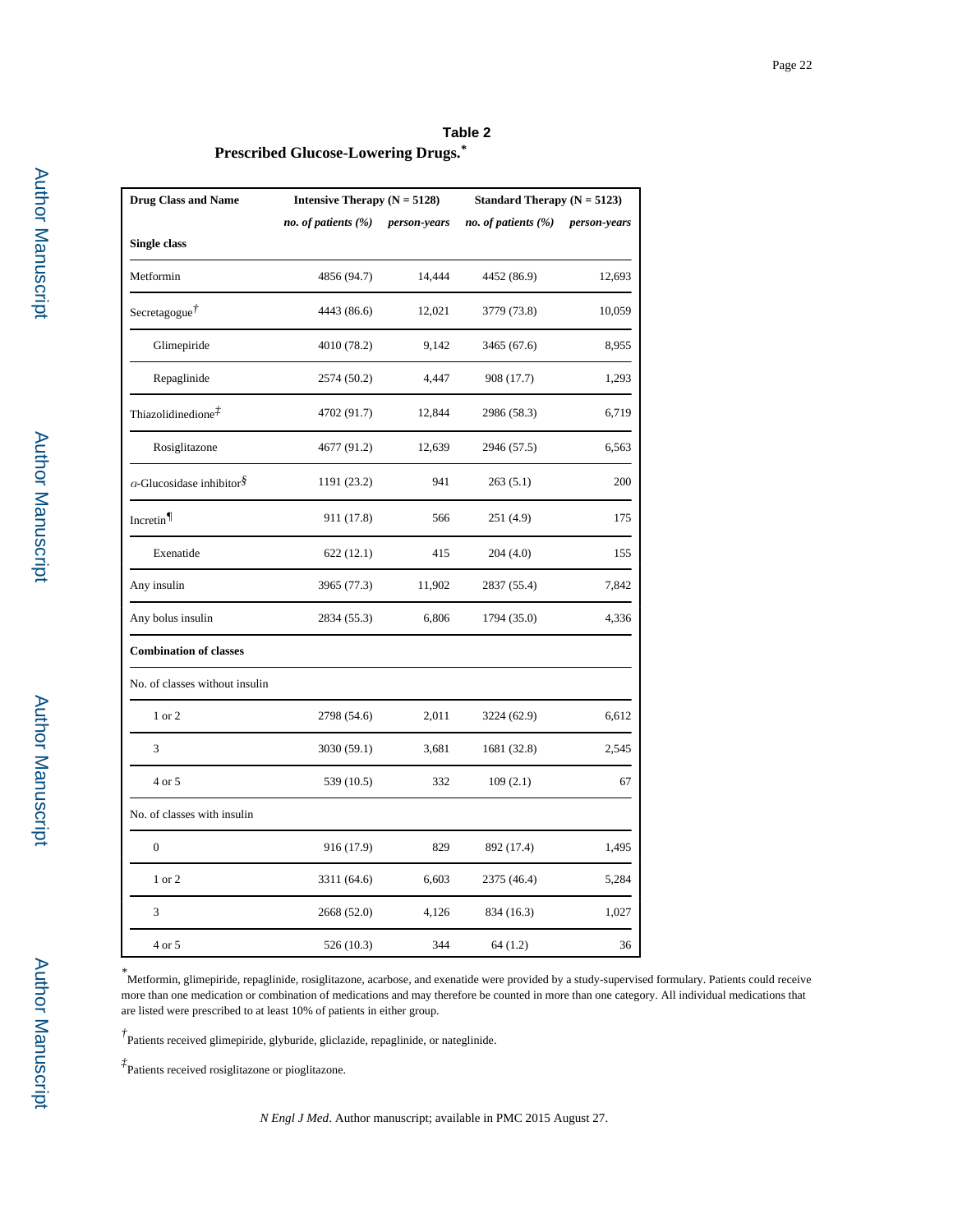*§* All the patients in this category received acarbose except one who received miglitol.

*¶* Patients received exenatide or sitagliptin.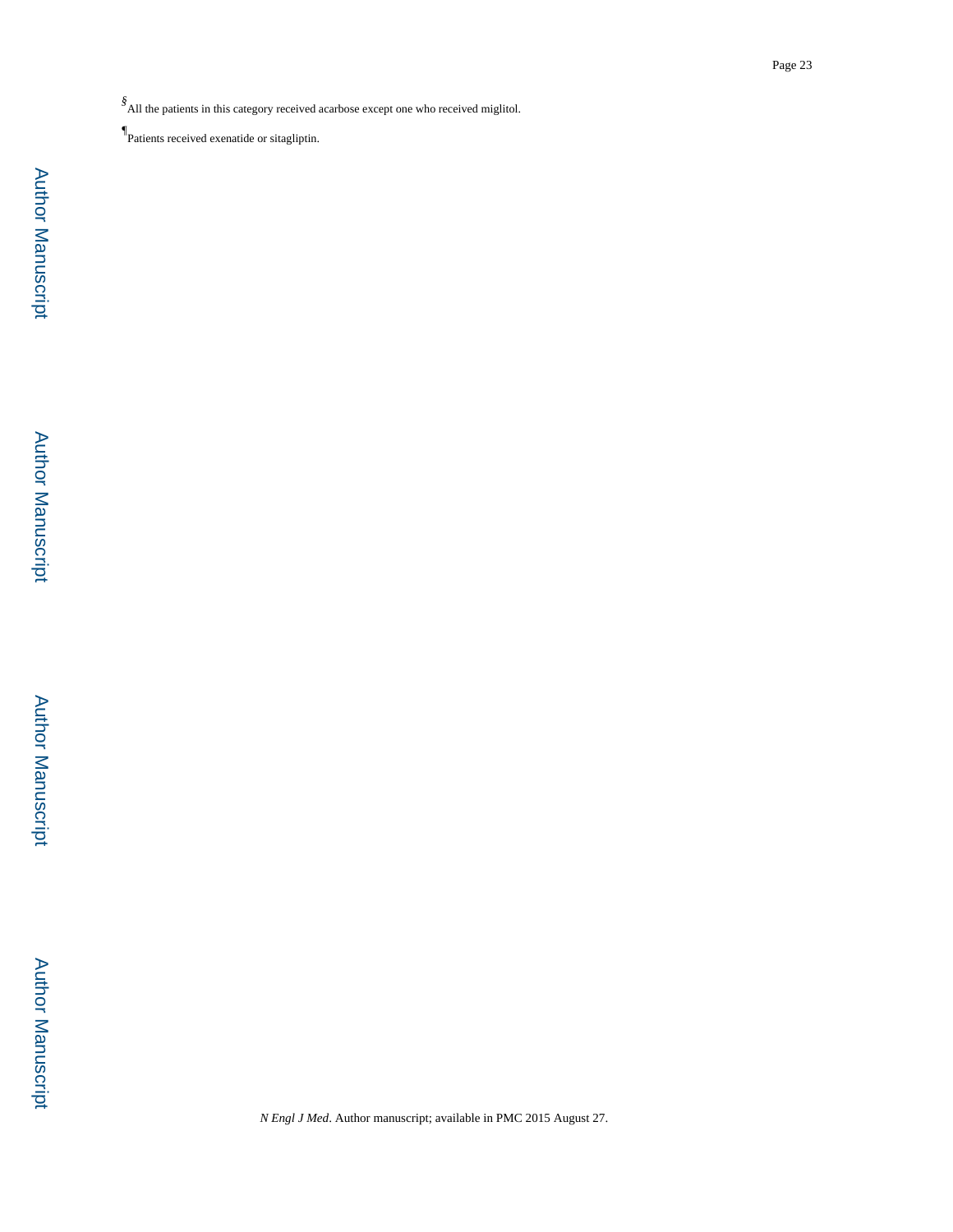#### **Table 3**

## **Adverse Events, Clinical Measures, Tobacco Use, and Use of Nonglycemic Medication after Randomization.***\**

| <b>Variable</b>                                                             | <b>Intensive Therapy</b><br>$(N = 5128)$ | <b>Standard Therapy</b><br>$(N = 5123)$ | <b>P</b> Value <sup><math>\bar{t}</math></sup> |
|-----------------------------------------------------------------------------|------------------------------------------|-----------------------------------------|------------------------------------------------|
| <b>Adverse events</b>                                                       |                                          |                                         |                                                |
| Hypoglycemia — no. $(\%)$                                                   |                                          |                                         |                                                |
| Requiring medical assistance                                                | 538 (10.5)                               | 179(3.5)                                | < 0.001                                        |
| Requiring any assistance                                                    | 830 (16.2)                               | 261(5.1)                                | < 0.001                                        |
| Fatal or nonfatal heart failure $-$ no. $(\%)$                              | 152(3.0)                                 | 124(2.4)                                | 0.10                                           |
| Motor vehicle accident in which patient was driver -<br>$no./total no.$ (%) | 9/5033(0.2)                              | 14/5036(0.3)                            | 0.40                                           |
| Any nonhypoglycemic serious adverse event — no. (%)                         | 113(2.2)                                 | 82(1.6)                                 | 0.03                                           |
| Fluid retention — no./total no. $(\% )^{\mathcal{F}}$                       | 3541/5053 (70.1)                         | 3378/5054 (66.8)                        | < 0.001                                        |
| <b>Clinical measures</b>                                                    |                                          |                                         |                                                |
| Weight gain $>10$ kg since baseline — no./total no. (%)                     | 1399/5036 (27.8)                         | 713/5042 (14.1)                         | < 0.001                                        |
| Alanine aminotransferase > 3 times ULN — no./total no. $(\%)$ <sup>§</sup>  | 51/5065 (1.0)                            | 77/5061 (1.5)                           | 0.02                                           |
| Low-density lipoprotein cholesterol — $mg/dl$                               | $90.8 \pm 33.5$                          | $90.6 \pm 34.0$                         | 0.74                                           |
| Blood pressure — mm $Hg^{\dagger}$                                          |                                          |                                         |                                                |
| Systolic                                                                    | $126.4 \pm 16.7$                         | $127.4 \pm 17.2$                        | 0.002                                          |
| Diastolic                                                                   | $66.9 \pm 10.5$                          | $67.7 \pm 10.6$                         | < 0.001                                        |
| Cigarette-smoking status — no. $(\%)$ //                                    |                                          |                                         | 0.54                                           |
| Current (previous 30 days)                                                  | 505 (9.8)                                | 508 (9.9)                               |                                                |
| Former                                                                      | 2524 (49.2)                              | 2467 (48.2)                             |                                                |
| Never                                                                       | 2093 (40.9)                              | 2143 (41.8)                             |                                                |
| Missing data                                                                | 6(0.1)                                   | 5(0.1)                                  |                                                |
| Use of nonglycemic medication — no./total no. $(\%)$                        |                                          |                                         |                                                |
| Antihypertensive                                                            | 4664/5127 (91.0)                         | 4714/5123 (92.0)                        | 0.06                                           |
| Angiotensin-converting-enzyme inhibitor                                     | 3512/5038 (69.7)                         | 3621/5037 (71.9)                        | 0.02                                           |
| Aspirin                                                                     | 3736/4950 (75.5)                         | 3753/4970 (75.5)                        | 0.98                                           |
| Beta-blocker                                                                | 2395/5038 (47.5)                         | 2450/5037 (48.6)                        | 0.27                                           |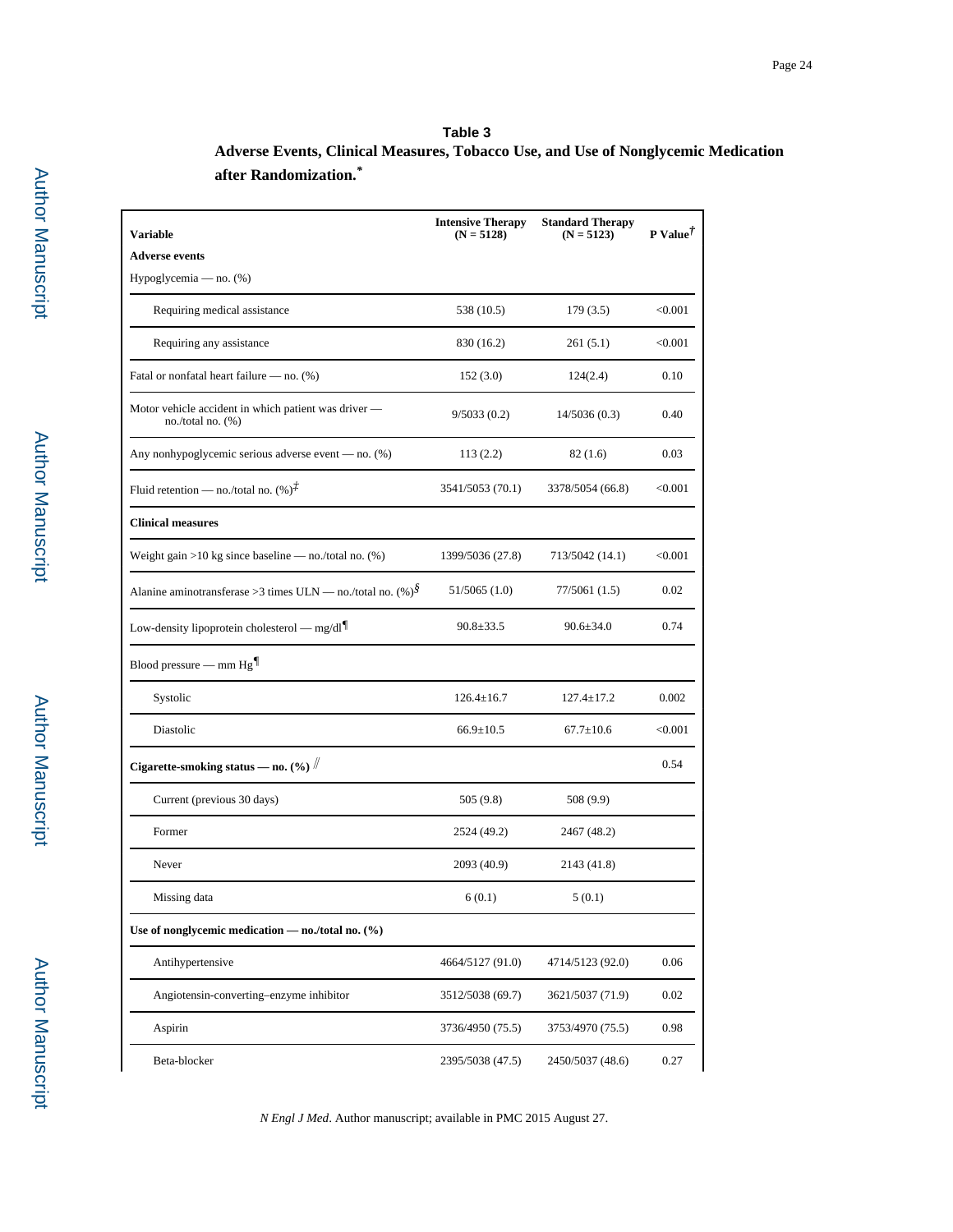| Variable | <b>Intensive Therapy</b><br>$(N = 5128)$ | <b>Standard Therapy</b><br>$(N = 5123)$ | <b>P</b> Value $^{\dagger}$ |
|----------|------------------------------------------|-----------------------------------------|-----------------------------|
| Statin   | 4432/5039 (88.0)                         | 4425/5054 (87.6)                        | 0.54                        |

*\** Plus–minus values are means ±SD. Data within categories are not mutually exclusive. Percentages may not total 100 because of rounding. ULN denotes upper limit of the normal range.

*†* P values were calculated with the use of Fisher's exact test or a two-sample t-test.

*‡* Of the patients with fluid retention, 89% had pretibial edema or ankle swelling, 30% had shortness of breath, 12% had congestive heart failure or pulmonary edema, and 24% had nocturia.

*§* The ULN for alanine aminotransferase was 65 U per liter for men and 50 U per liter for women.

*¶* Data were obtained from last available measurement at the 12-month visit or later.

 $\mathbb{Z}_{\text{Smoking}}$  status was reported at the last annual visit.